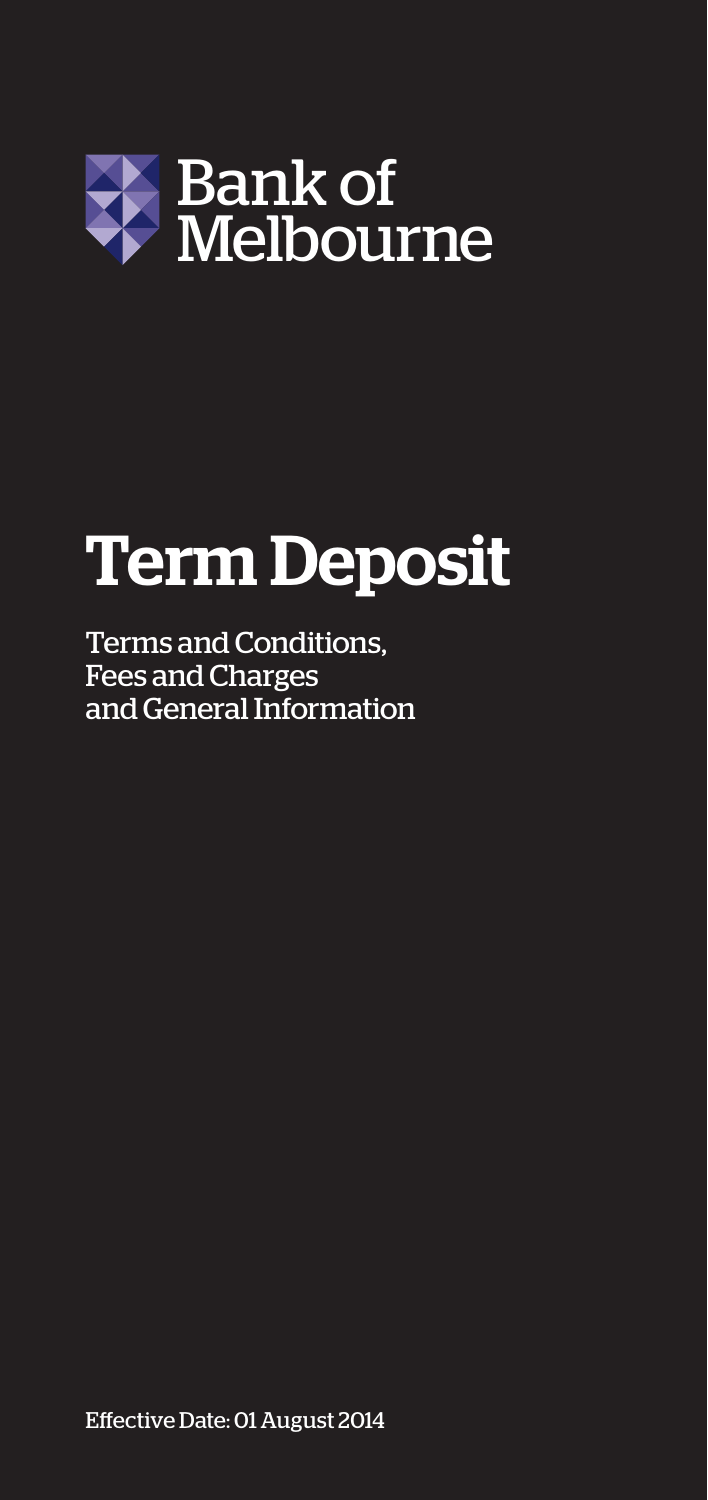#### Terms and Conditions

This booklet sets out the terms and conditions for Bank of Melbourne Term Deposit Accounts, along with general information about our banking services.

This booklet does not contain all of the Terms and Conditions that apply to you. Further Terms and

Conditions are set out in:

- the Account Confirmation we give you after your Account is established or renewed; and
- the Interest Rates Brochure.

You may contact us:

- by calling 13 82 66, 24 hours a day, seven days;
- by email: bankofmelbourne@bankofmelbourne.com.au or by visiting our website: bankofmelbourne.com.au;
- by visiting any of our Corporate & Business Bank branches;
- by writing to us at Locked bag 20037, Melbourne VIC 3001; and
- by faxing us at 03 9982 4182.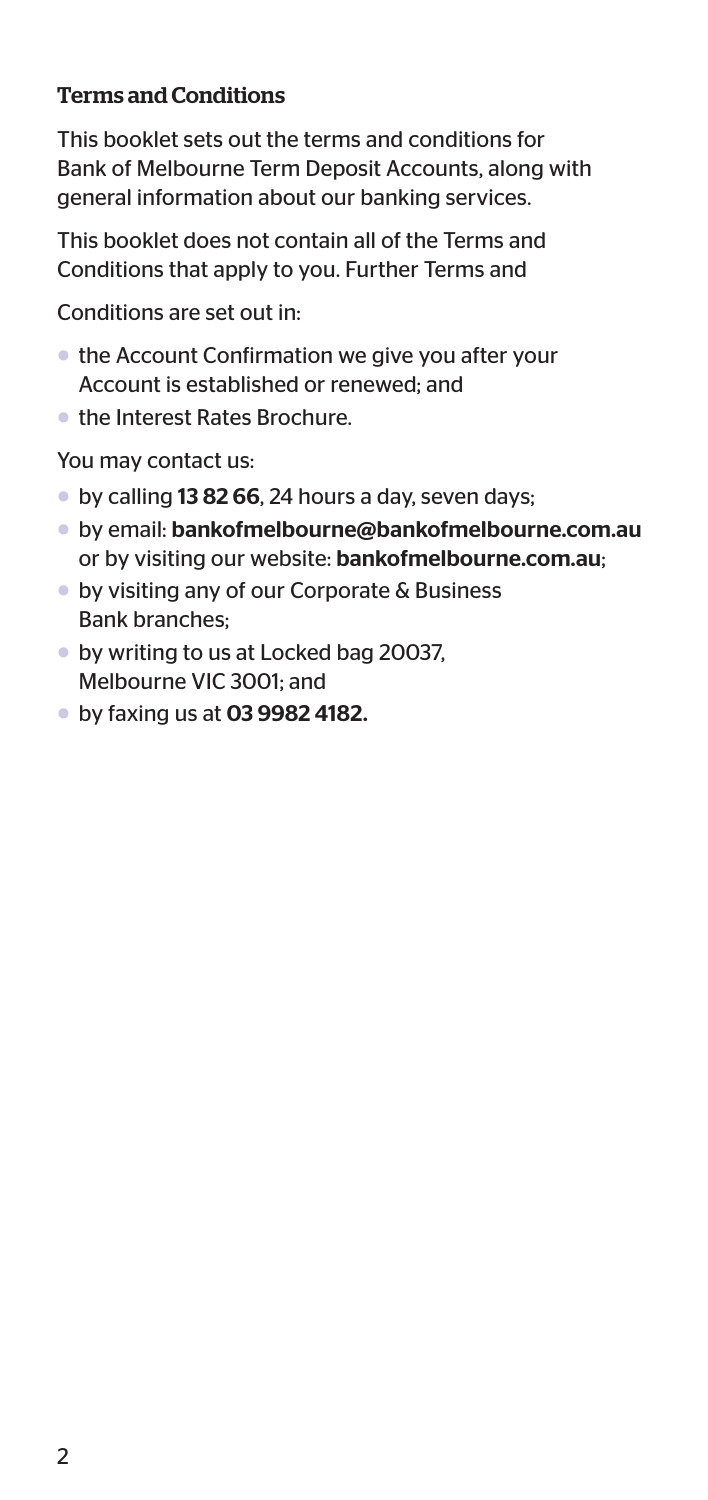# Contents **page**

|                   | <b>Section A</b><br>Summary of the Features and Benefits,<br><b>Fees and Charges and Important Information</b> | 4               |
|-------------------|----------------------------------------------------------------------------------------------------------------|-----------------|
| Part1             |                                                                                                                |                 |
|                   | Summary of the Features, Benefits<br>and Risks of our Term Deposit                                             | 4               |
| Part <sub>2</sub> |                                                                                                                |                 |
|                   | <b>Fees and Charges that apply</b><br>to a Term Deposit                                                        | 5               |
|                   | <b>Section B</b>                                                                                               |                 |
|                   | Terms and Conditions that apply to Term Deposit                                                                | 7               |
| 1                 | <b>Important Words</b>                                                                                         | 7               |
| 2                 | About the Terms and Conditions                                                                                 | 8               |
| 3                 | Changes to the Terms and Conditions                                                                            | 8               |
| 4                 | Your privacy                                                                                                   | 10 <sup>2</sup> |
| 5                 | Problems and disputes                                                                                          | 12              |
| 6                 | <b>Trade practices</b>                                                                                         | 14              |
| 6A                | Appropriate use of our services                                                                                | 14              |
| 7                 | <b>GST</b>                                                                                                     | 14              |
| 8                 | Significant taxation implications                                                                              | 14              |
|                   | <b>Section C</b>                                                                                               |                 |
|                   | Specific Terms and Conditions that apply to                                                                    |                 |
|                   | <b>Term Deposit</b>                                                                                            | 15              |
| 9                 | Opening a Term Deposit                                                                                         | 15              |
| 10                | <b>Interest</b>                                                                                                | 15              |
| 11                | Fees and charges                                                                                               | 16              |
| 12                | Adjustment of debits and credits                                                                               |                 |
| 13                | to your Term Deposit                                                                                           | 16<br>17        |
| 14                | Maturity Notices and account statements                                                                        | 18              |
| 15                | Deposits                                                                                                       | 18              |
| 16                | Withdrawals - general<br>Passwords                                                                             | 18              |
| 17                | Account combination                                                                                            | 20              |
| 18                | Joint Term Deposit                                                                                             | 20              |
| 19                | Authority to Operate                                                                                           | 21              |
| 20                | <b>Term Deposit description</b>                                                                                | 22              |
| 21                | Australian Government Financial Claims Scheme 26                                                               |                 |
|                   |                                                                                                                |                 |
|                   | <b>Section D</b><br><b>General Descriptive Information</b>                                                     | 27              |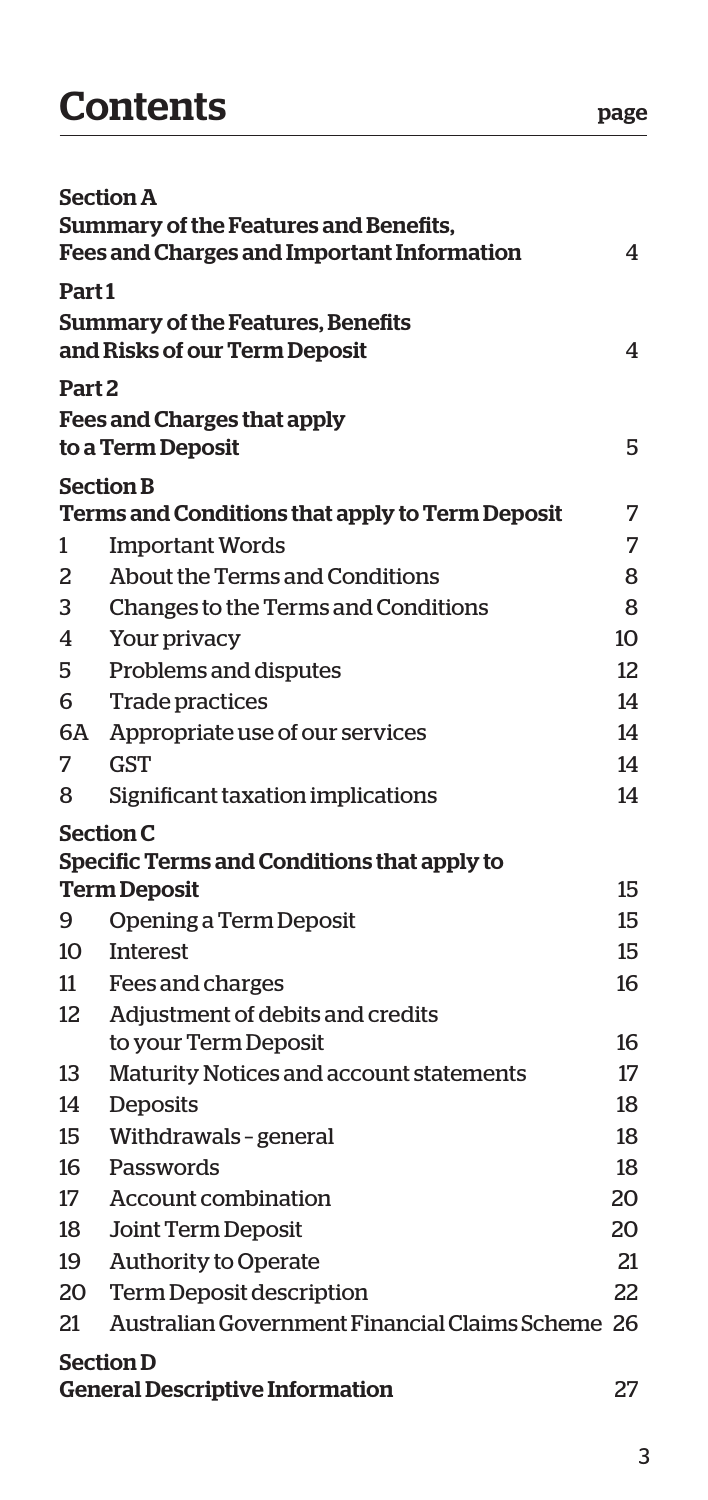## Section A – Summary of the Features and Benefits, Fees and Charges and important information

| Part 1 - Summary of the Features. Benefits and Risks |
|------------------------------------------------------|
| of our Term Deposit                                  |

| <b>Account Features</b>                                  | <b>Account type</b><br><b>Term Deposit</b> |
|----------------------------------------------------------|--------------------------------------------|
| Minimum opening balance                                  | \$5,000                                    |
| Can open by phone                                        | ✓                                          |
| Funds at call                                            | Х                                          |
| Overdraft facility option                                | X                                          |
| Interest Offset facility                                 | Х                                          |
| <b>Statements</b>                                        | ✓                                          |
| ATM mini transaction history                             | Х                                          |
| Daily interest calculated on<br>full savings balance     | ✓                                          |
| <b>Tiered interest rate</b>                              | х                                          |
| Choice of terms                                          | ✓                                          |
| Interest payment options                                 | J                                          |
| MultiAccess (Visa Debit)                                 | X                                          |
| <b>Internet Banking</b>                                  | Х                                          |
| <b>Phone Banking</b>                                     | X                                          |
| Personal Cheque book                                     | Х                                          |
| Periodical payments, direct debits<br>and direct credits | X                                          |
| BPAY <sup>®</sup> Payment                                | Х                                          |
| <b>Branch access</b>                                     | ✓                                          |
| Passbook                                                 | Х                                          |

Risks: We may not allow you to withdraw your funds from a Term Deposit before the end of the agreed deposit term. If we do, we may require no less than 31 days notice and may recalculate all interest (paid or to be paid) on your Term Deposit at a reduced rate. We subtract the difference resulting from the interest recalculation first from accrued interest and then from the principal of your Term Deposit at the time of withdrawal. Please refer to clauses 20.16 to 20.25 for more information on the reduced interest rate applicable.

® Registered to BPAY Pty Ltd. ABN 69 079 137 518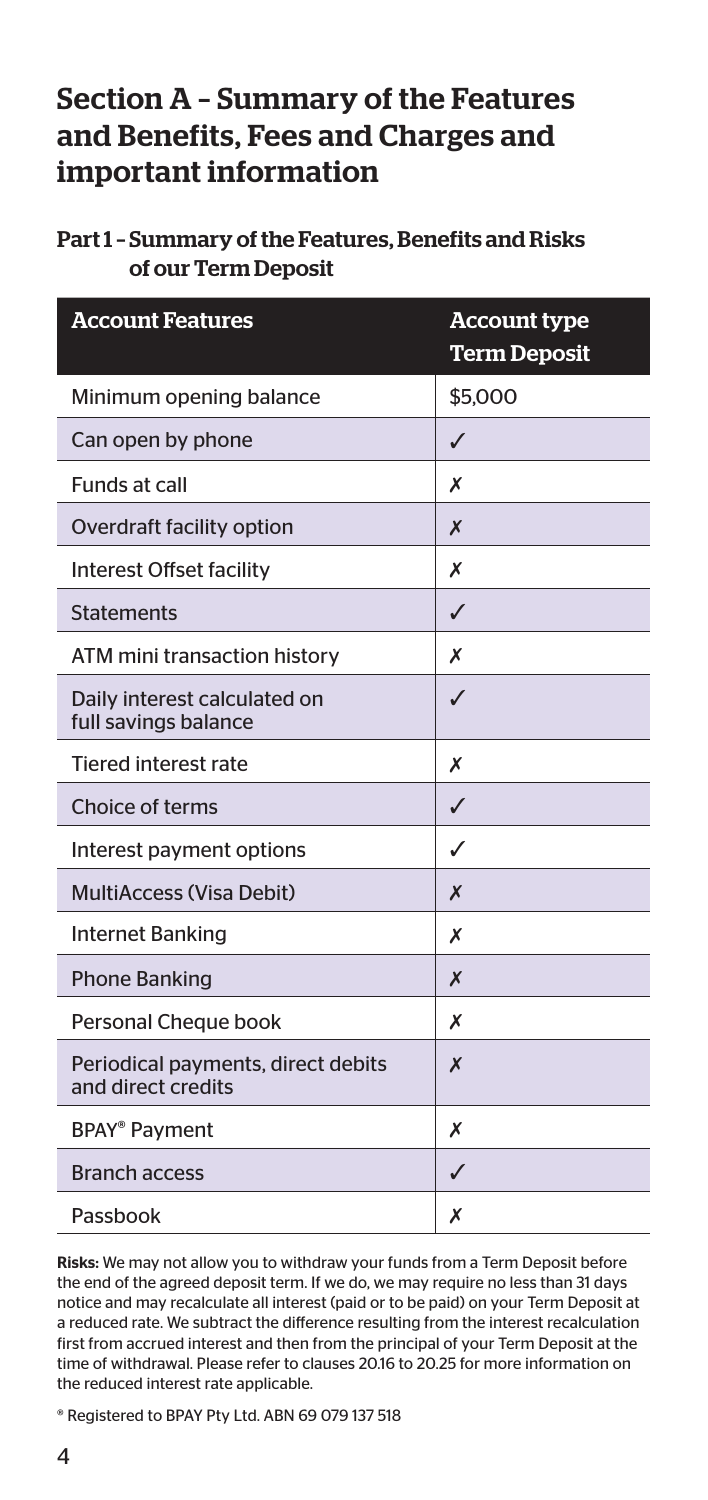#### Part 2 – Fees and Charges that apply to a Term Deposit

There are no account service fees or transaction fees payable on a Term Deposit.

The following fees and charges may apply if you use a Special Service we provide.

| Fee for the issue of a bank cheque at<br>your request, to a third party <sup>*</sup> , when<br>we repay all or part of your Term<br>Deposits".    | \$10.00 per bank<br>cheaue          |
|---------------------------------------------------------------------------------------------------------------------------------------------------|-------------------------------------|
| <b>Bank Cheque Repurchase</b>                                                                                                                     | \$15.00                             |
| <b>Bank Cheque Replacement</b>                                                                                                                    | \$25.00                             |
| Fee for the issue of an RTGS payment<br>at your request, to another Financial<br>Institution, when we repay all or part<br>of your Term Deposit". | \$35.00                             |
| Certificate of balance of Account                                                                                                                 | \$16.00 per<br>certificate          |
| Certificate of interest paid or received                                                                                                          | \$16.00 per<br>certificate          |
| Audit certificate                                                                                                                                 | \$65.00 per hour or<br>part thereof |
| Interest recalculation fee<br>(customer request)                                                                                                  | \$20.00 per<br>recalculation        |
| Multiple statement fee (for<br>statements printed and issued<br>simultaneously with the original)                                                 | \$3.00 per<br>statement             |
| Duplicate account statement (charge<br>per statement cycle period) - staff<br>assisted                                                            | \$7.50 per<br>statement             |

 $^\ast$ This fee is not payable for bank cheques made out to you.

##Fee deduction from the amount payable to or as directed by you before Special Service Fees are drawn.

Also, we may reduce the interest rate on funds pre-paid under a Term Deposit. Please see clauses 20.16 to 20.25 and the Interest Rate Brochure for more information.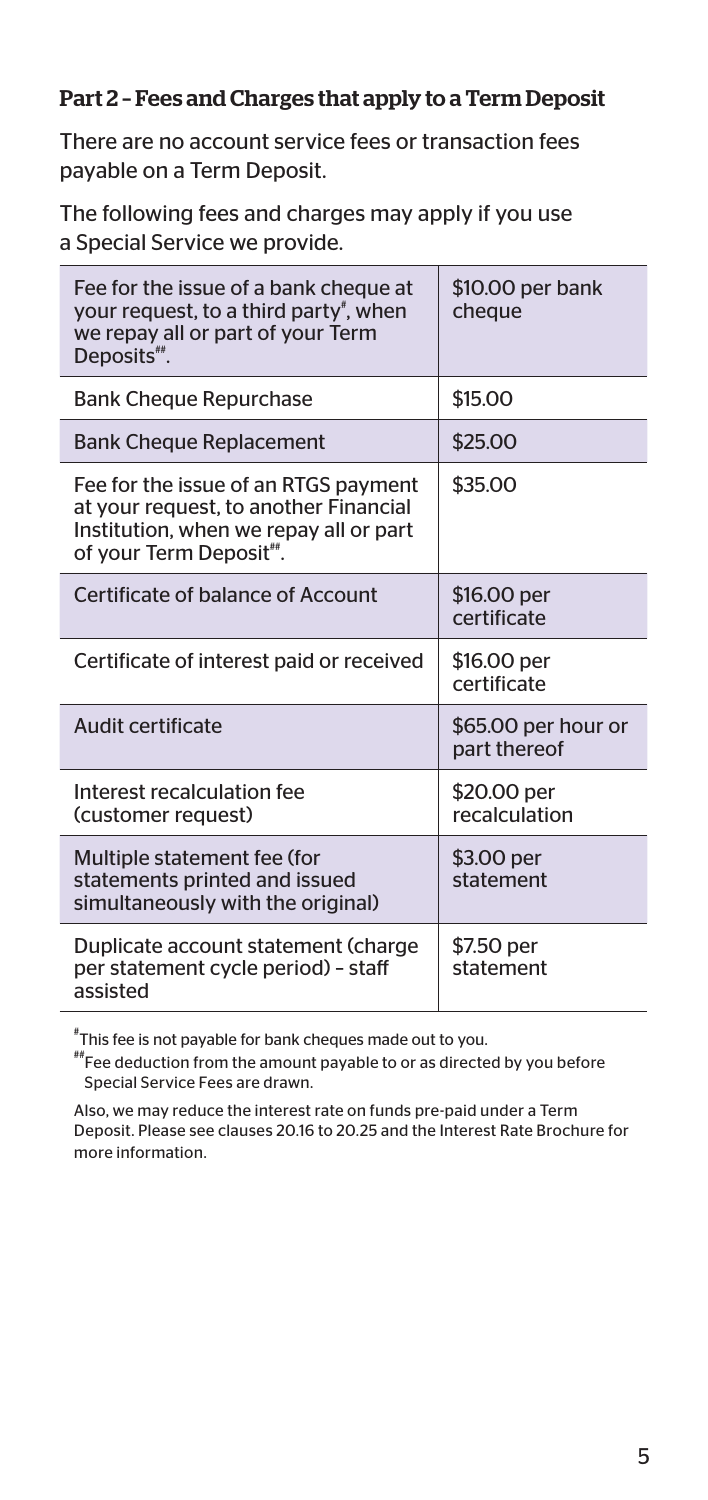Also, we charge fees for privacy access requests. Please see clause 4.8 for more information about requesting access to the personal information we hold about you.

We do not debit privacy access request fees to your Term Deposit. These fees are as follows:

| <b>Category On Access</b><br><b>Request Form</b> | <b>Applicable Fee</b>                                                                                                    |  |
|--------------------------------------------------|--------------------------------------------------------------------------------------------------------------------------|--|
| Name/Address Personal Details                    | • Free (No Charge)                                                                                                       |  |
| <b>Card Personal Details</b>                     | • Free (No Charge)                                                                                                       |  |
| <b>Account Information</b>                       | • Any 1 category = $$15.00$<br>$\cdot$ Any 2 categories = \$30.00<br>• Combination of 3 or<br>more categories = $$45.00$ |  |
| Personal Correspondence<br><b>Details</b>        |                                                                                                                          |  |
| <b>Other</b>                                     | (the maximum fee for an<br><b>Access Request</b> )                                                                       |  |

You can get details on the latest fees and charges payable in relation to your Term Deposit at your branch or you can ring the General Customer Enquiries phone number on the outside of the back cover of this booklet.

#### If we change these fees or introduce any new fee, we will notify you in accordance with clause 3.

Please refer to clause 11 for further information on fees and charges.

#### Important Note

Nearly all financial services provided by us will be "input taxed" under GST. This means that GST of 10% will not be added to the fee/charge for that service. There are a few services provided by us which will be subject to GST of 10%. In these circumstances, GST of 10% has been included in the fees and charges for the services. Where applicable, the fees stated are GST inclusive.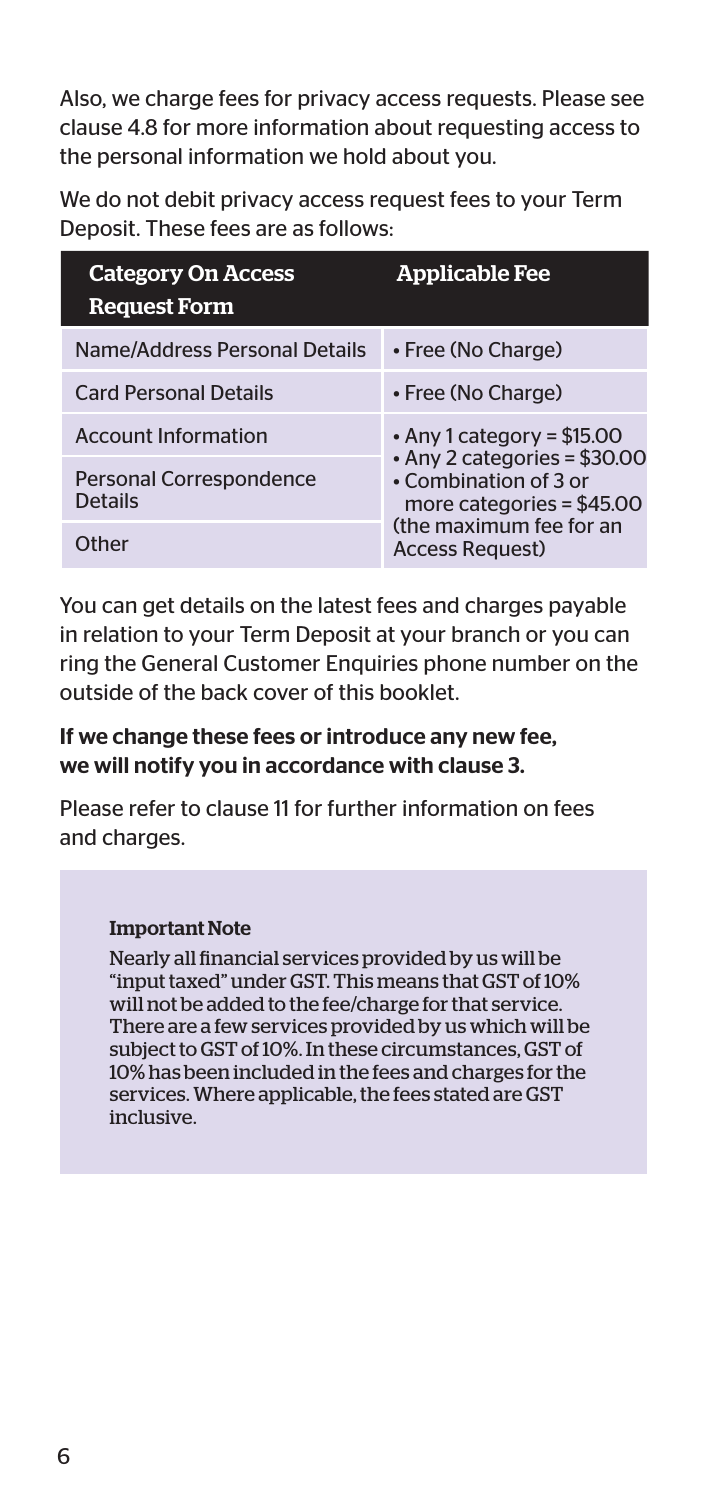## Section B General Terms and Conditions that apply to Term Deposits

#### 1 Important Words

Banking Service means any Term Deposit;

Branch means any branch and any branch agency. A branch agency is a Bank of Melbourne agency at which deposits and withdrawals can be made;

Business Day means a day we are open for business, but does not include Saturday, Sunday or any public holiday;

Corporate and Business Banking branch means any of the Bank of Melbourne Corporate and Business Bank branches and Private Bank;

Grace Period – see clause 20.12;

GST means any tax imposed on the supply of any goods, services, real or personal property or other similar things or similar tax;

Interest Rate Brochure means the current interest rate brochure setting out the interest rate that applies to a Term Deposit;

Notice Period – see clause 20.17;

Password means the password or number used in conjunction with your Term Deposit and which is not a PIN or an Internet Banking Password;

Related Entity means a company owned by us;

Small Business means a business having:

- (a) less than 100 full-time (or equivalent) people, if the business is, or includes, the manufacture of goods; or
- (b) in any other case, less than 20 full-time (or equivalent) people, but does not include a business that obtains an Account or Payment Service for use in connection with a business that does not meet the elements in (a) or (b) above;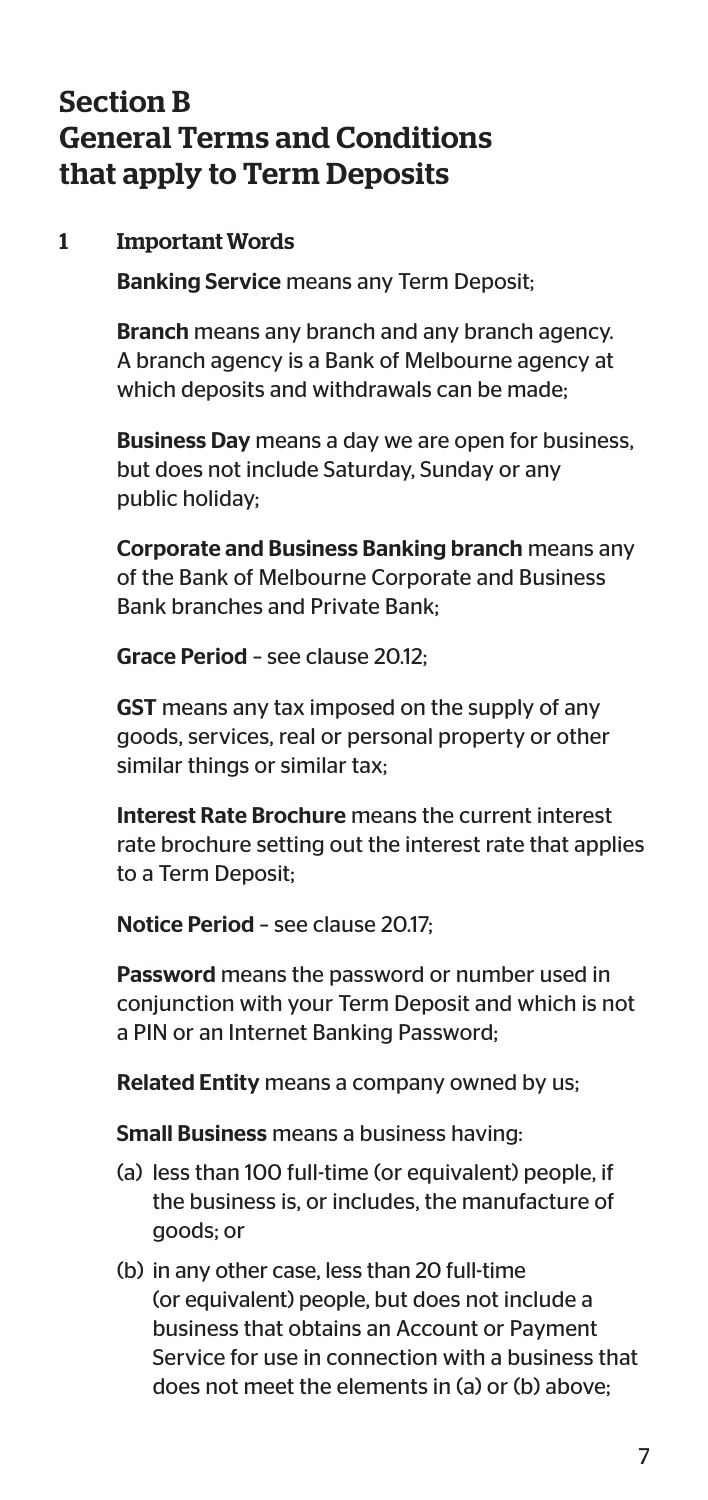#### Third Party Payments include:

- (a) a payment made to a third party; and
- (b) a payment made to an account, in the name of the person authorising the payment, at another financial institution;

we or us or Bank of Melbourne or the Bank means Bank of Melbourne – A Division of Westpac Banking Corporation ABN 33 007 457 141 AFSL 233714 ACL 233714 and its successors and assigns.

#### 2 About the Terms and Conditions

- 21 This document sets out all the terms and conditions that govern your Term Deposit.
- 2.2 You should read these Terms and Conditions carefully and any other terms and conditions we give you that we inform you apply to your Term Deposit.
- 2.3 If you are an individual or a Small Business, the relevant provisions of the Code of Banking Practice will apply to the Banking Services you use.
- 2.4 If any other information about a Term Deposit is made available, it may be accessed by calling 13 82 66, 24 hours a day, seven days, by emailing us at: bankofmelbourne@bankofmelbourne.com.au, by visiting our website: bankofmelbourne.com.au or by visiting any of our Corporate and Business Bank branches.
- 2.5 We have not taken into account labour standards or environmental, social or ethical considerations for the purpose of selecting, retaining or realising the investment for your Term Deposit.

#### 3 Changes to the Terms and Conditions

3.1 The Terms and Conditions can be changed by us at any time if we change it in accordance with any applicable law.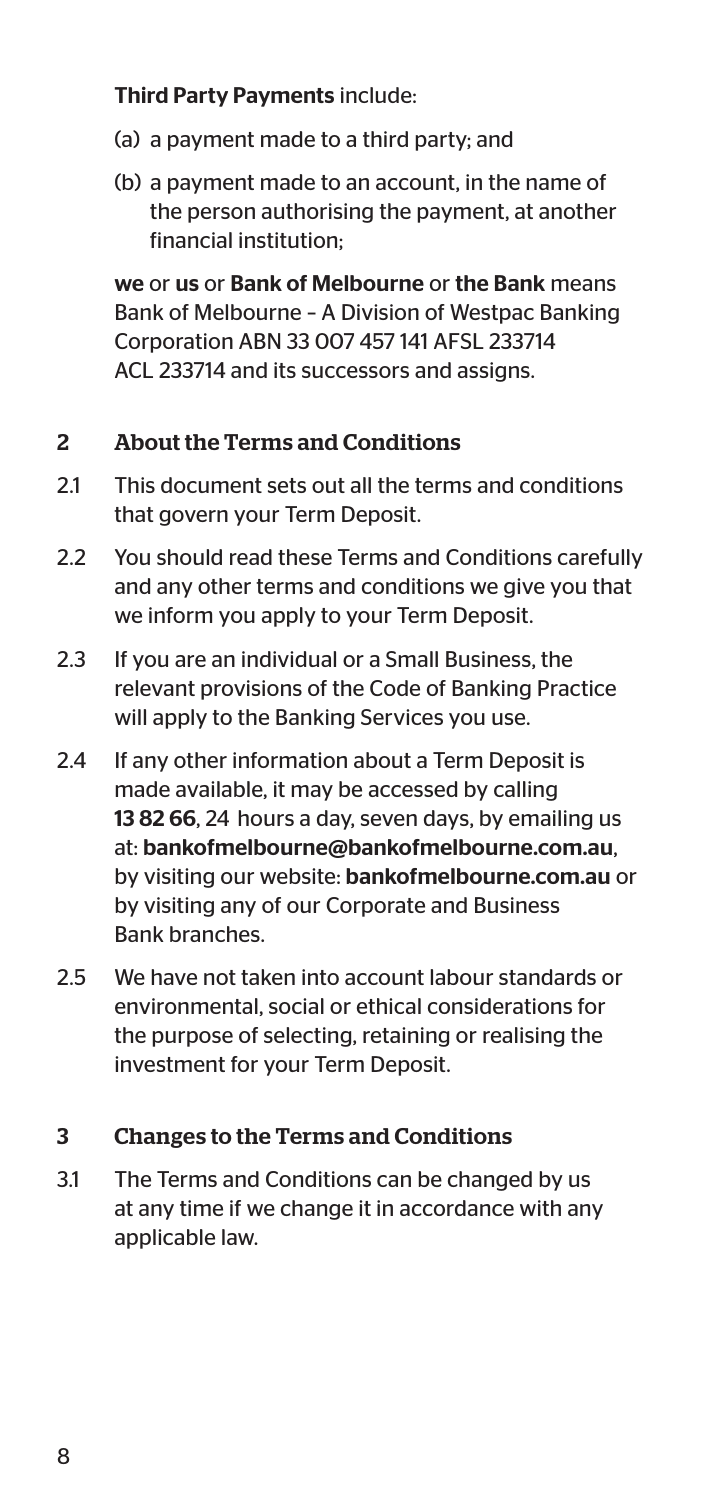- 3.2 We will notify you of:
	- (a) any change to any of the matters specified in the Terms and Conditions; and
	- (b) any event that affects any of the matters specified in the Terms and Conditions, in the way set out below.
- 3.3 The following table sets out when and how we will notify you about certain changes or events:

| Type of change or event                                                                                                                                                                                                                                                                                                                                                                                                                                | <b>Notification we</b><br>will give you                                                                   |
|--------------------------------------------------------------------------------------------------------------------------------------------------------------------------------------------------------------------------------------------------------------------------------------------------------------------------------------------------------------------------------------------------------------------------------------------------------|-----------------------------------------------------------------------------------------------------------|
| A If we:<br>(a) introduce a new fee or charge<br>(other than a government fee or<br>charge, see clause 4.6);<br>(b) increase any fee or charge (other<br>than a government fee or charge,<br>see clause 3.6 of Section 2):<br>(c) change the method of calculating<br>interest:<br>(d) change the frequency that<br>interest is debited or credited: or<br>(e) change the balance ranges<br>within which interest rates apply<br>to your Term Deposit. | We will give a<br>written notice to<br>you at least 30 days<br>before the change<br>or event affects you. |
| If we.<br>R<br>(a) change how and when deposits<br>may be made;<br>(b) change the terms of the Grace<br>Period after maturity of a<br>fixed term:<br>(c) change how and when<br>withdrawals may be made from<br>the Term Deposit (including<br>during a fixed interest rate term);<br>or                                                                                                                                                               | We will notify you<br>on or before the<br>day the change<br>takes effect.                                 |

- 3.4 We will notify you in one of the following ways:
	- (a) in writing. We may write to you directly or notify you in the media, depending on the change to the Terms and Conditions; or
	- (b) in any other way agreed to by you.
	- (c) by notifying your agent in any way agreed to by the agent.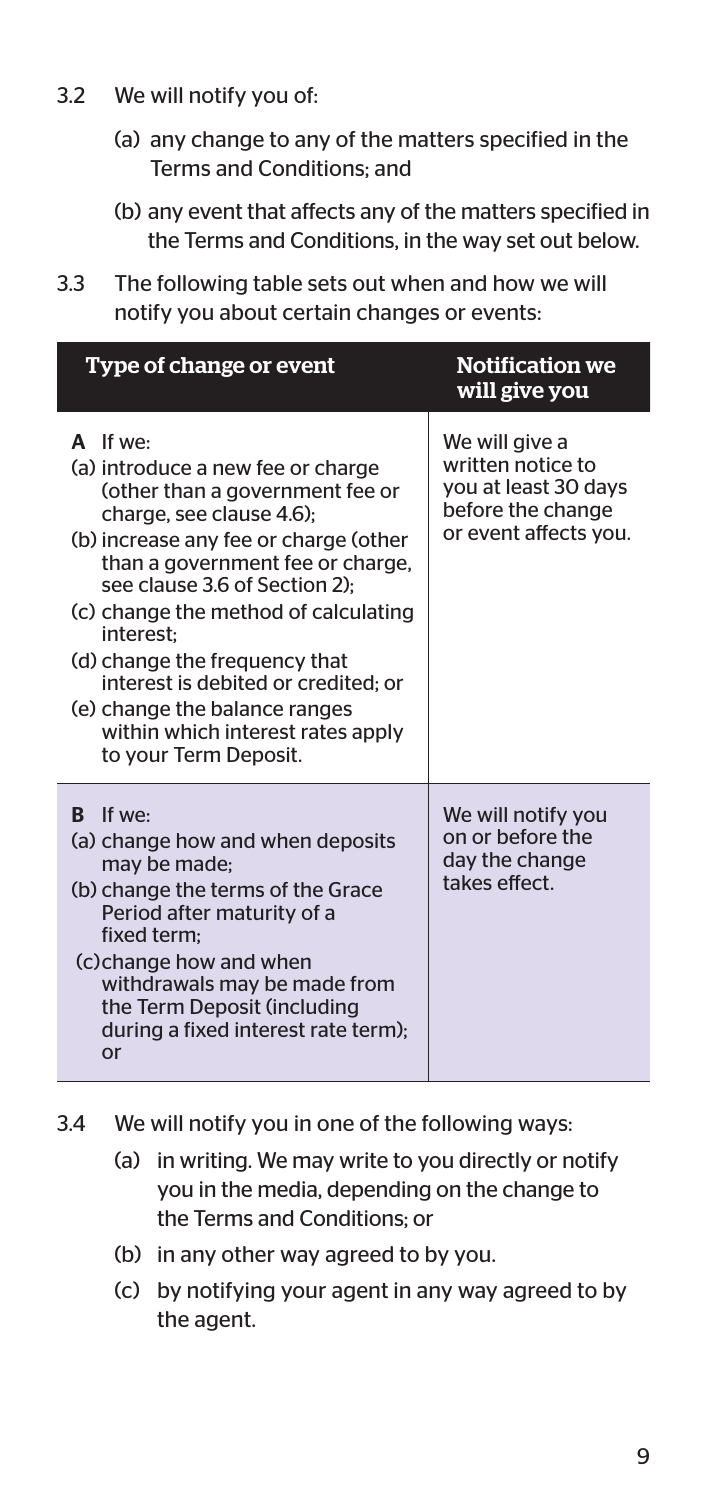- 3.5 If we need to give you written notice, we will regard that notice as given to you 3 Business Days after we post it by ordinary mail to the mailing address we have last recorded. If you change your address and don't tell us, you will be considered to be notified if we write to the old address.
- 3.6 If your Term Deposit is a joint Term Deposit and all Term Deposit holders live at the same address, you agree that one Term Deposit holder will be appointed the agent of the other Term Deposit holders for the purposes of receiving notices from us under this clause. This means that only one notice will be sent for your Term Deposit.
- 3.7 If the Government introduces or changes a government charge payable directly or indirectly by you, you agree to receiving notice in the media or in writing.
- 3.8 We need not give you any notice where a change has to be made to maintain or restore the security of our systems or your Term Deposit.

#### 4 Your privacy

- 4.1 When you apply for a Term Deposit from us, the application form contains a privacy statement which sets out in more detail how we use and when we disclose your personal information in relation to your Term Deposit.
- 4.2 We handle your personal information in accordance with the privacy statement in the application form for your Term Deposit or our privacy brochure, entitled "Protecting Your Privacy". You can obtain a copy of the brochure by asking at any Bank of Melbourne branch or by calling 13 82 66. Our privacy policy is also available by visiting our website at bankofmelbourne.com.au
- 4.3 We acknowledge that, as well as our duties under legislation, we owe a general duty of confidentiality to you. However, in some cases we may disclose your personal information if:
	- (a) disclosure is compelled or permitted by law; or
	- (b) there is a duty to the public to disclose; or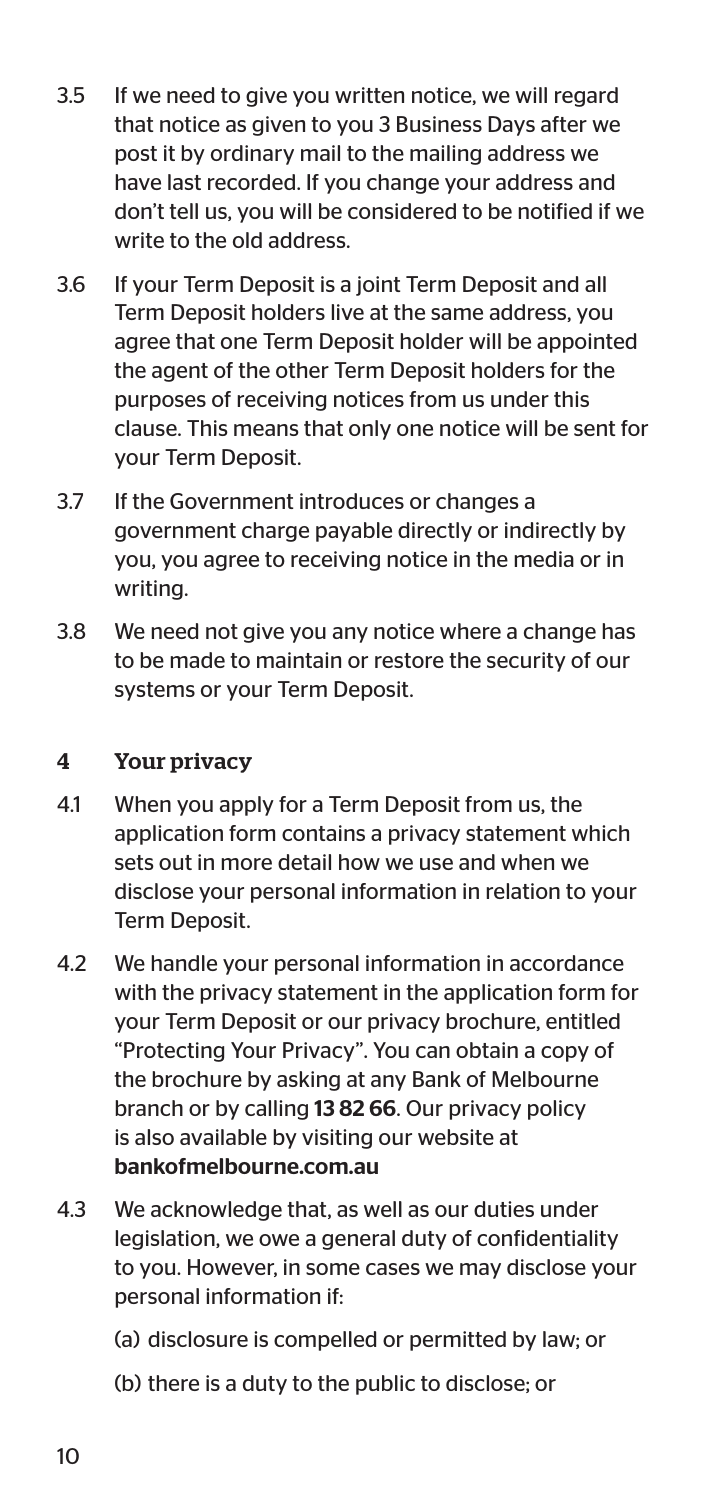- (c) our interests require disclosure; or
- (d) disclosure is made with your express or implied consent.
- 4.4 You agree that we may disclose information about you in those cases where the Privacy Act 1988 (Cwlth) permits disclosure of such information.
- 4.5 If your Term Deposit is in more than one person's name you agree that each person may use the Term Deposit and have access to information about the Term Deposit without your consent.
- 4.6 On a written request by you, we will provide you with our record of your address, occupation, marital status, age, sex, accounts with us and statements relating to those accounts. We may charge you our reasonable costs of supplying this information. Any fee that may be payable is shown in Part 2 of Section A of this booklet. You may request the correction of any of this information concerning you that we hold. We will deal with your request for access to information or correction of information within a reasonable time.
- 4.7 You must promptly inform us of any change of name or address.
- 4.8 We will use or disclose your personal information to contact you or send you information about other products and services offered by the Westpac Group or its preferred suppliers. Please call us on 13 22 66 or visit any of our branches if you do not wish to receive marketing communications from us.
- 4.9 We are required to identify certain US persons in order to meet account information reporting requirements under local and international laws.

 If you or (where you are an entity) any office bearer\* of the entity and/or any individual who holds an interest in the entity of more than 25% (a Controlling Person) are a US citizen or US tax resident, you must telephone 1300 663 738 at the time of accepting these Terms and Conditions. When you contact us you will be asked to provide additional information about your US tax status and/or the US tax status of any Controlling Person which will constitute certification of US tax status for the purposes of the application to which these Terms and Conditions relate.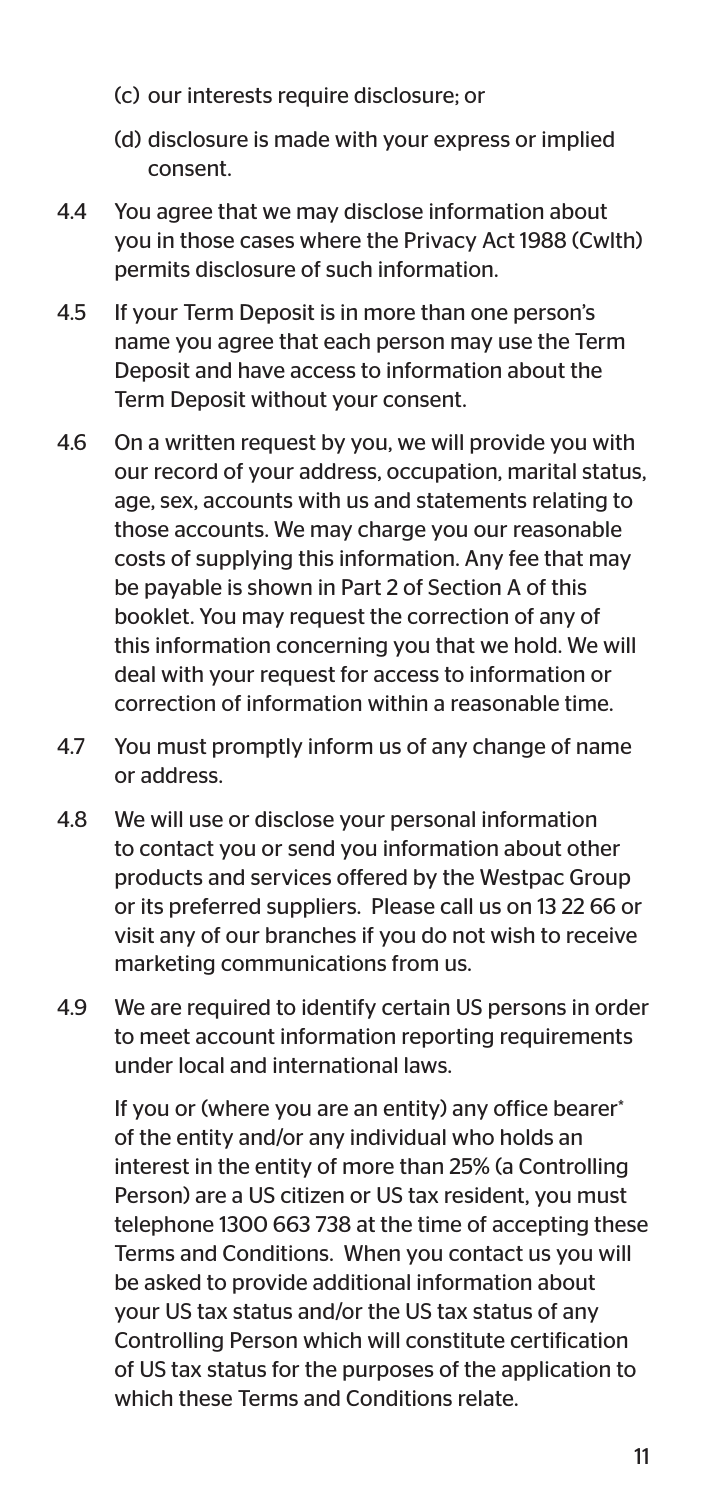Unless you notify us that you and/or any Controlling Person are a US citizen or US tax resident as specified above, accepting these Terms and Conditions constitutes certification that you and/ or any Controlling Person are not a US citizen or US tax resident.

 If at any time after account opening, information in our possession suggests that you and/or any Controlling Person may be a US citizen or US tax resident, you may be contacted to provide further information on your US tax status and/or the US tax status of any Controlling Person. Failure to respond may lead to certain reporting requirements applying to the account.

 \*Director of a company, partner in a partnership, trustee of a trust, chairman, secretary or treasurer of an association or co-operative

#### 5 Problems and disputes

- 5.1 If you believe an error has been made, please notify us by contacting your nearest branch. We will correct any error that is found to be ours as soon as possible.
- 5.2 If you have a problem or complaint about a Banking Service, you should speak to our Customer Service personnel. You can do this by:
	- (a) contacting the branch where the problem arose; or
	- (b) phoning the General Customer Enquiries phone number listed on the outside of the back cover of this booklet.
- 5.3 To assist us in resolving your problem or complaint, you should:
	- (a) report it promptly;
	- (b) state clearly the nature of the problem or your particular grievance; and
	- (c) have available all documents and background information.
- 5.4 If the matter is not resolved to your immediate satisfaction, you can follow the dispute procedures set out below. Please also refer to our "Customer Satisfaction" brochure for further information about disputes. It is available at any of our branches.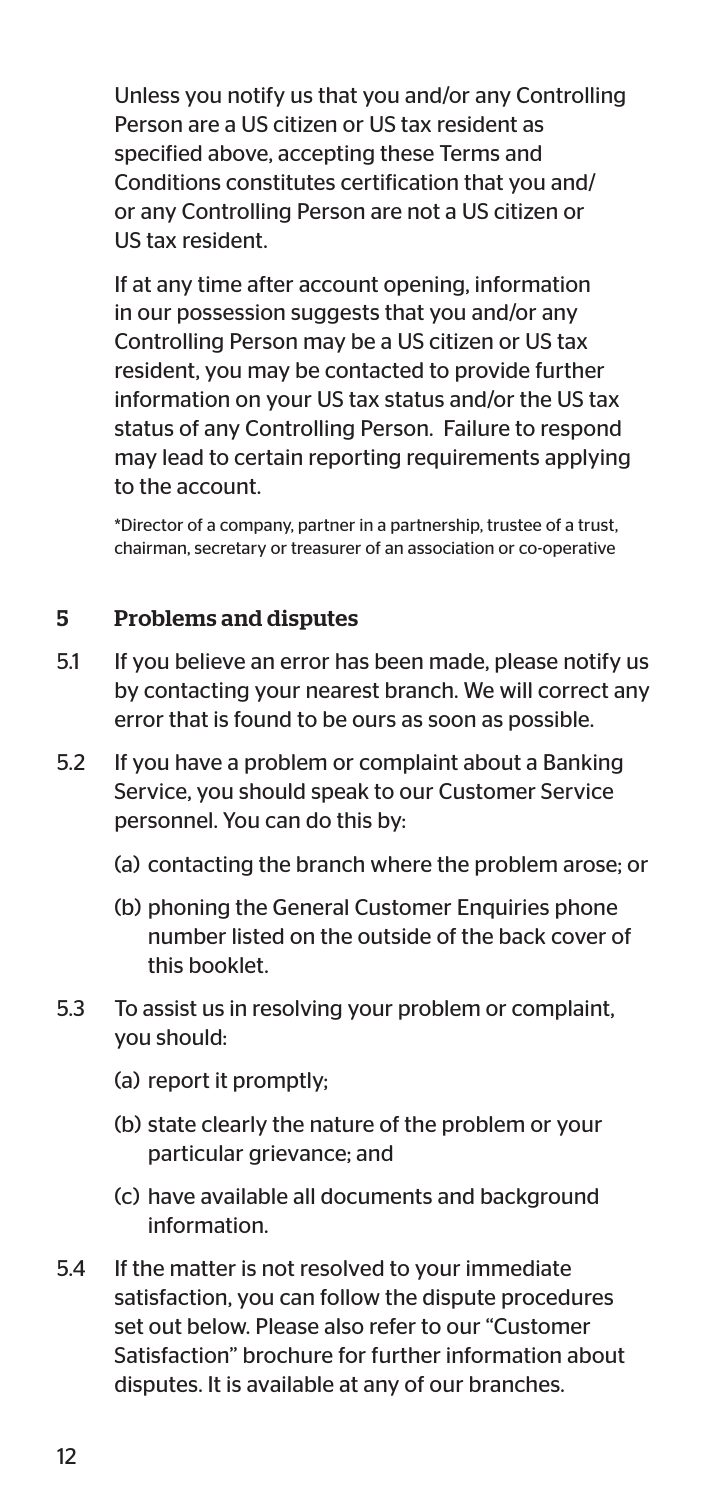- 5.5 You can lodge a complaint at any of our branches or telephone or write to the Senior Manager, Customer Relations at our head office in Sydney. The relevant details are set out on the outside of the back cover of this booklet.
- 5.6 If we do not immediately resolve your complaint to your satisfaction, we will inform you in writing of our procedures for investigating and handling complaints. We will notify you of the name and contact number of the person who is investigating your complaint.
- 5.7 If it is unclear whether you have contributed to any loss that is the subject of any complaint you make to us, we will consider all reasonable evidence, including reasonable explanations for a transaction occurring.
- 5.8 Normally, we will complete the investigation of your complaint and inform you of the results of our investigation within 21 days of receiving a complaint. Unless there are exceptional circumstances, we will complete our investigation within 45 days.
- 5.9 Where an investigation continues beyond 45 days, we will inform you of the reasons for the delay, give you monthly updates on the progress of the investigation and a date when a decision can reasonably be expected. We will not do this if we have requested a response from you and we are waiting for that response.
- 5.10 We will inform you in writing of our decision relating to any other dispute, unless we agree with you that the notice can be given verbally.
- 5.11 The next available step is the Financial Ombudsman Service (FOS). This is a free, external and independent process for resolving disputes between banks and customers, provided the FOS has the power to deal with your dispute. In addition, if your complaint relates to the way we handle your personal information, then you have the right to complain to the FOS. The address and phone number of the FOS are listed on the outside of the back cover of this booklet.
- 5.12 There are other external avenues for dealing with disputes. Your State or Territory Government has a consumer rights protection agency such as the Department of Consumer Affairs.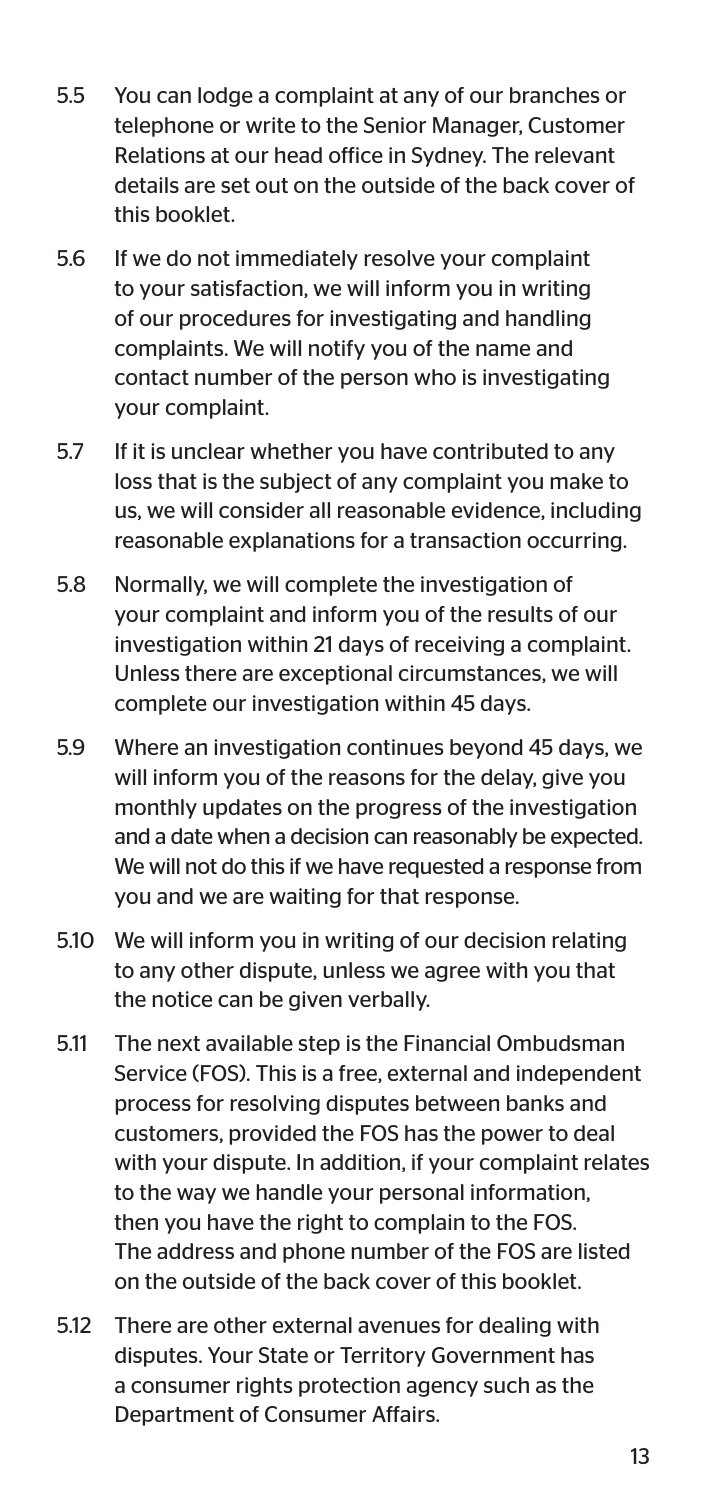#### 6 Trade practices

 Nothing in these Terms and Conditions has the effect of excluding, restricting or modifying any rights which by law cannot be excluded, restricted or modified.

#### 6A Appropriate use of our services

 You warrant that your use of the services we provide will not breach any law of Australia or any other country.

 Where we consider it necessary for us to meet our regulatory and compliance obligations:

- (a) you must provide us with any information we reasonably request;
- (b) we will disclose information we hold to regulatory and law enforcement agencies, other financial institutions, third parties and members of the Westpac Group; and
- (c) we may delay, block or refuse to provide any of our services.

 We will not be liable to you or any other person for any loss or damage of any kind that may be suffered as a result of us exercising our rights under this clause.

- 7 GST
- 7.1 We tell you if any fees we charge you are GST inclusive.
- 7.2 If there is a situation in which we are required to pay GST on a payment you make to us, you agree to increase the amount of the payment to include the GST amount.
- 7.3 We will tell you of any additional GST amount you must pay on a payment.

#### 8 Significant taxation implications

 Interest earned on your Term Deposit is taxable. As the circumstances of each customer are different, we encourage you to seek independent tax advice.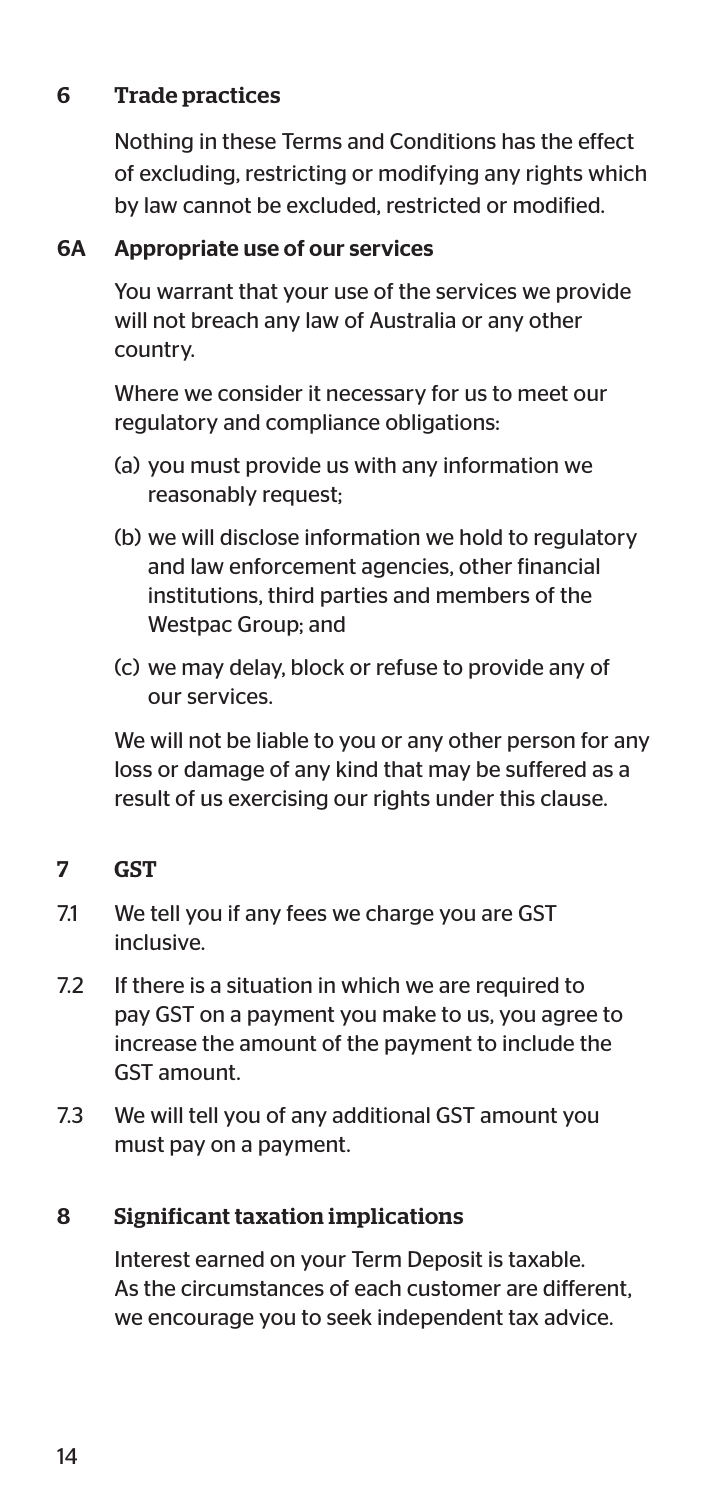# Section C – Specific Terms and Conditions that apply to Term Deposits

#### 9 Opening a Term Deposit

- 9.1 When you open a Term Deposit with us, you will need to provide information requested about you and information necessary to enable identification of signatories.
- 9.2 When you open a Term Deposit with us, you may quote us your Tax File Number (TFN) or an exemption if it applies. Collection of TFNs by us is authorised by the tax law. Quotation is not compulsory, but tax may be taken out of your interest if you do not quote your TFN or an exemption.
- 9.3 General descriptive information about TFNs is in Section D of this booklet.
- 9.4 We have the right to refuse to open a Term Deposit for any person, if we comply with all applicable laws.

#### 10 Interest

- 10.1 The interest rate on a Term Deposit at any particular time is set out in the Interest Rate Brochure available at that time. You can obtain a copy of the Interest Rate Brochure on request from any of our Corporate and Business Bank branches, by telephoning the General Customer Enquiries phone number on the outside of the back cover of this booklet and we will send you a copy.
- 10.2 The interest rate on a Term Deposit will not change during the term of the deposit unless:
	- agreed between you and us; or
	- you redeem the Term Deposit early.
- 10.3 Interest is calculated daily on the balance of your Term Deposit at the end of each day, including the day of deposit but excluding the day of withdrawal.
- 10.4 Please refer to clauses 20.6, 20.7 and 20.8 for more information on how and when interest is paid.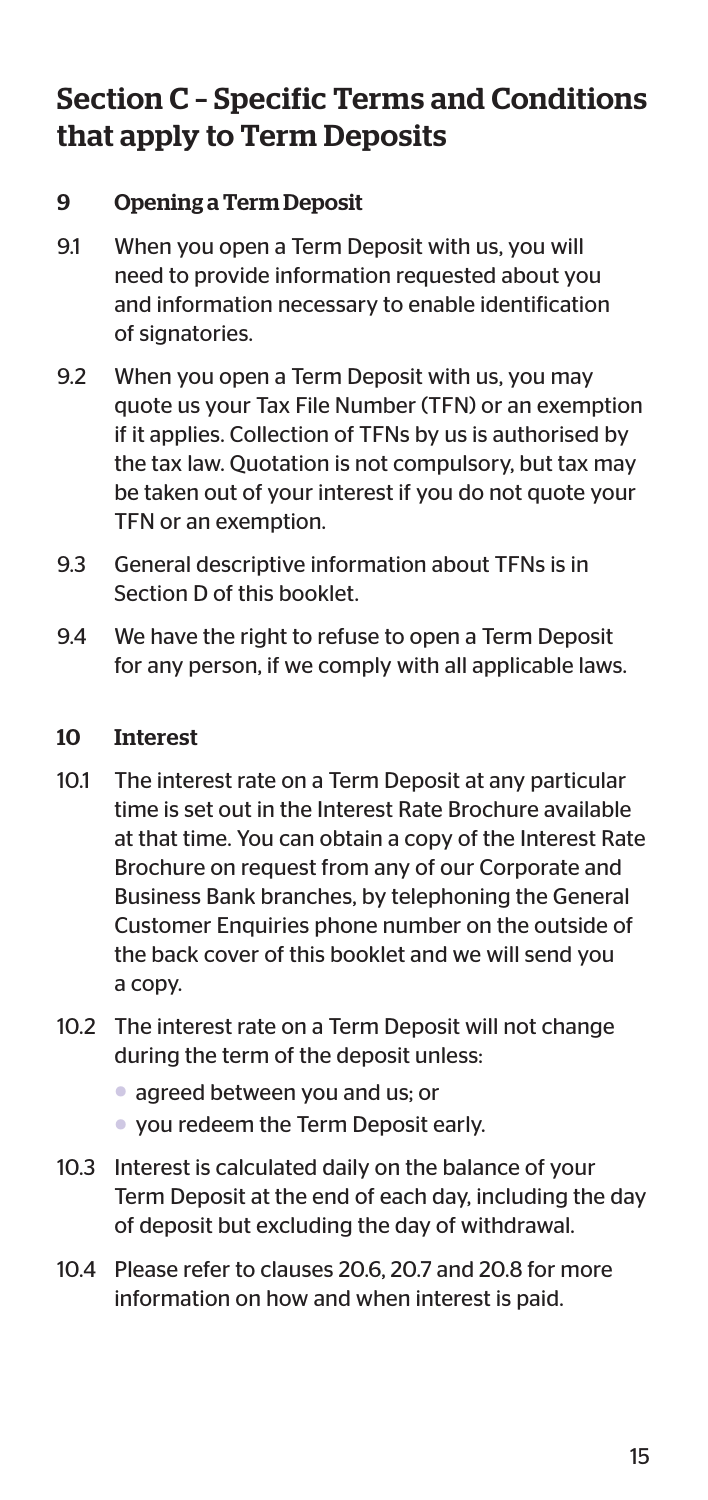#### 11 Fees and charges

- 11.1 Part 2 of Section A of this booklet shows current fees and charges on a Term Deposit. You can get details of the most current fees and charges payable on a Term Deposit at any of our Corporate and Business Bank branches, or you can ring the General Customer Enquiries phone number on the outside of the back cover of this booklet and we will send you a copy.
- 11.2 We may debit any Special Service Fee from the amount you withdraw from your Term Deposit or from another account held with us as nominated by you.
- 11.3 We may introduce new fees on a Term Deposit and change any fees on a Term Deposit from time to time. If we do so, we will notify you in accordance with clause 3 of these Terms and Conditions.
- 11.4 No statutory Government charges currently apply to a Term Deposit. We will inform you in accordance with clause 3 of these Terms and Conditions if the government introduces any fees or charges that apply to transactions on a Term Deposit.

#### 12 Adjustment of debits and credits to your Term Deposit

- 12.1 We credit payments to your Term Deposit as soon as practicable after we receive them. This is not necessarily the same day that we receive payment. We do not debit your Term Deposit with a Special Service Fee earlier than the date on which the transaction occurs.
- 12.2 We may subsequently adjust debits and credits to your Term Deposit, and the balance on your Term Deposit, so as to accurately reflect the legal obligations of you and us (for example, because of an error or because a deposited cheque or a direct entry payment is dishonoured). If we do this we may make consequential changes (including to the interest on your Term Deposit).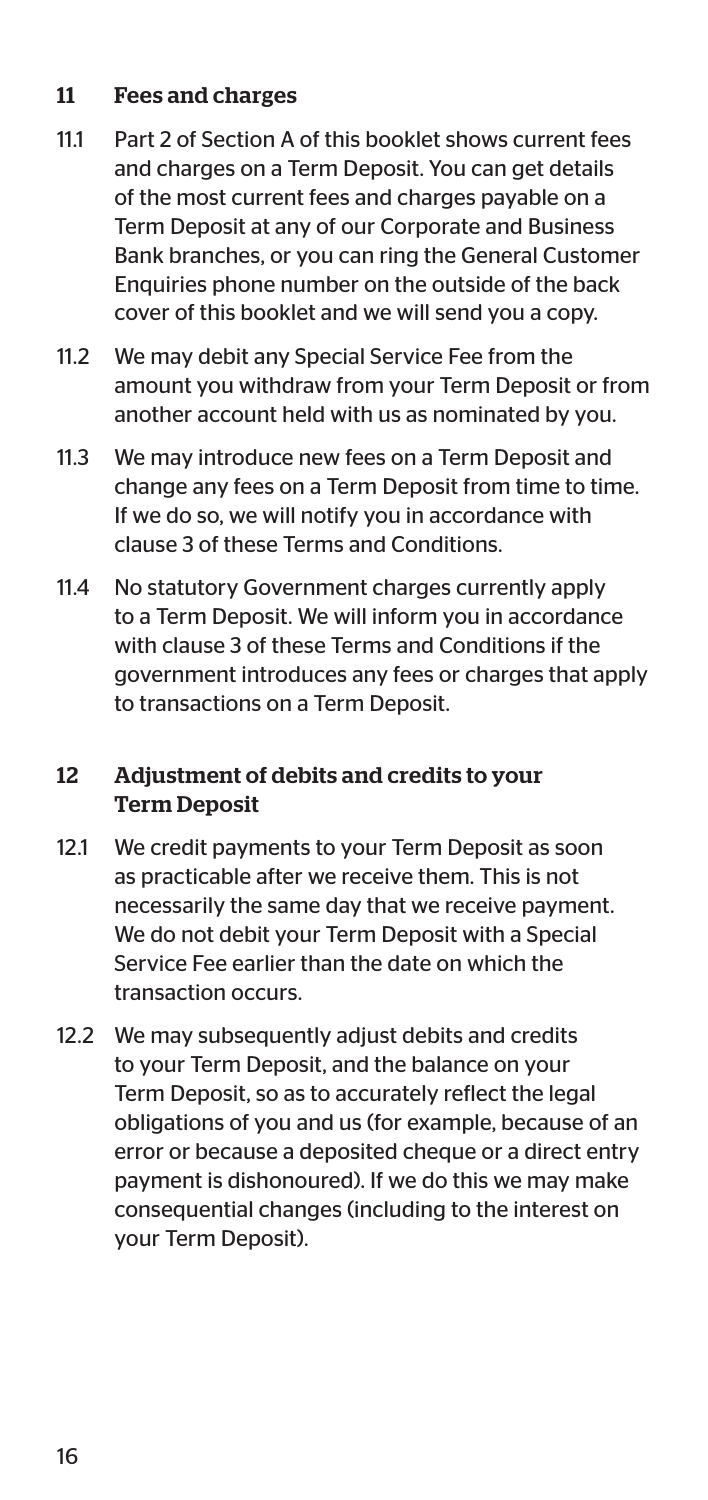#### 13 Maturity Notices and account statements

- 13.1 Each time you open a Term Deposit or your Term Deposit is renewed, we will give you a statement setting out the details of the Term Deposit, including the interest rate, the term and the interest payment frequency. The statement forms part of the governing terms of your Term Deposit. From 1 January 2015, the statement will also give you information about changes you can make during the Grace Period.
- 13.2 Copies of account statements are available on request. You may contact us at the contact details on the Page 2 of this booklet and we will send you a copy.
- 13.3 Where a Term Deposit will mature after 1 January 2015, we will give you a Maturity Notice no less than 6 Business Days before the maturity date. It reminds you of the upcoming maturity of your Term Deposit and lets you know your options for what will happen at maturity.
- 13.4 We will send the account statement and Maturity Notice (and any other notice specifically relating to the term deposit) to you in one of the following ways: (a) in writing;
	- (b) if you have provided an email address to that email address
	- (c) in any other way agreed to by you.
- 13.5 If you are a joint Term Deposit holder living at the same address as another joint Term Deposit holder of the same Term Deposit, you agree that one Term Deposit holder will be appointed the agent of the other Term Deposit holders for the purposes of receiving the account statement and one Maturity Notice. This means that only one account statement will be sent for the Term Deposit. If joint Term Deposit holders live at different addresses notified to us, on request we will send the account statement to up to 2 different addresses.
- 13.6 You should check the account statement carefully and promptly report any error or unauthorised transaction to us.
- 13.7 Clauses 13.1, 13.4 and 13.5 of these Terms and Conditions are subject to the requirements of any statute or the Code of Banking Practice.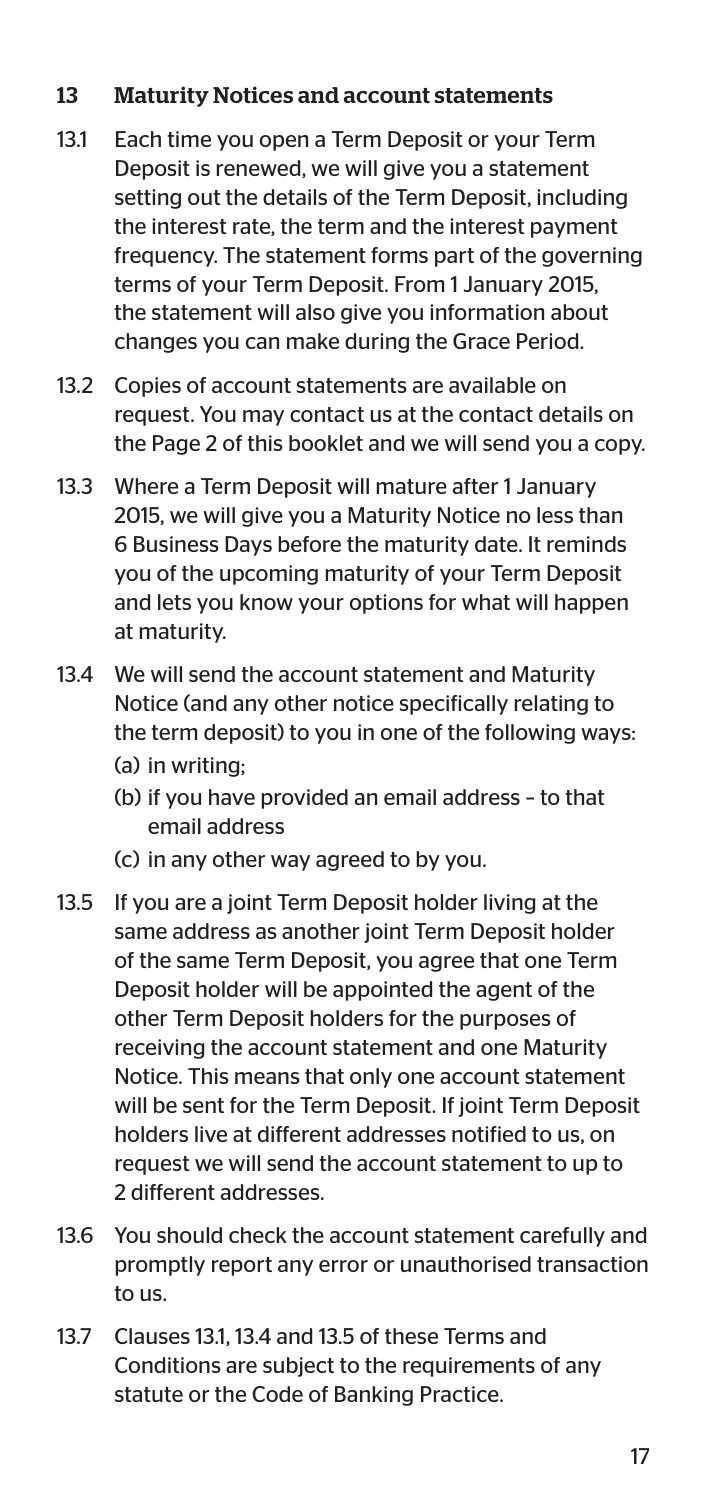#### 14 Deposits

- 14.1 Your Term Deposit requires a minimum opening deposit. Please refer to the Summary of Features, Benefits and Risks of our Term Deposit in Part 1 of Section A of this booklet.
- 14.2 We may accept large deposits of coin if they are counted and wrapped. We may accept other deposits of coin, but may ask you to call at a time convenient to the branch. Large deposits of coin cannot be left at the branch for counting in your absence.

#### 15 Withdrawals – general

- 15.1 We may charge you a fee for providing a Special Service. We do not have to give notice to you if a bank cheque bought from us is not presented within a reasonable time after purchase. Please refer to Part 2 of Section A of this booklet.
- 15.2 We may limit cash withdrawals at a branch to a maximum of \$2,000.00 a day for accounts mainly used for domestic or private use and a maximum of \$5,000.00 a day for business accounts. If you require a larger amount you must give 2 working days notice to the branch where you wish to withdraw the amount.
- 15.3 We may not allow a withdrawal unless we have proof of identity of the person making the withdrawal which is acceptable to us. Any withdrawals you make from your Term Deposit at the end of the term or when we agree otherwise to your withdrawing an amount from the Term Deposit will be by transfer to another account with us in your name, bank cheque, cash or RTGS.
- 15.4 Different rules apply to withdrawals where the term of a Term Deposit has expired, has not expired, and during the Grace Period. See clauses 20.9 to 20.25.

#### 16 Passwords

16.1 You may choose a Password for your Term Deposit. You may need to use this Password when you operate your Term Deposit at a branch or when making phone enquiries. We can refuse to allow you to access your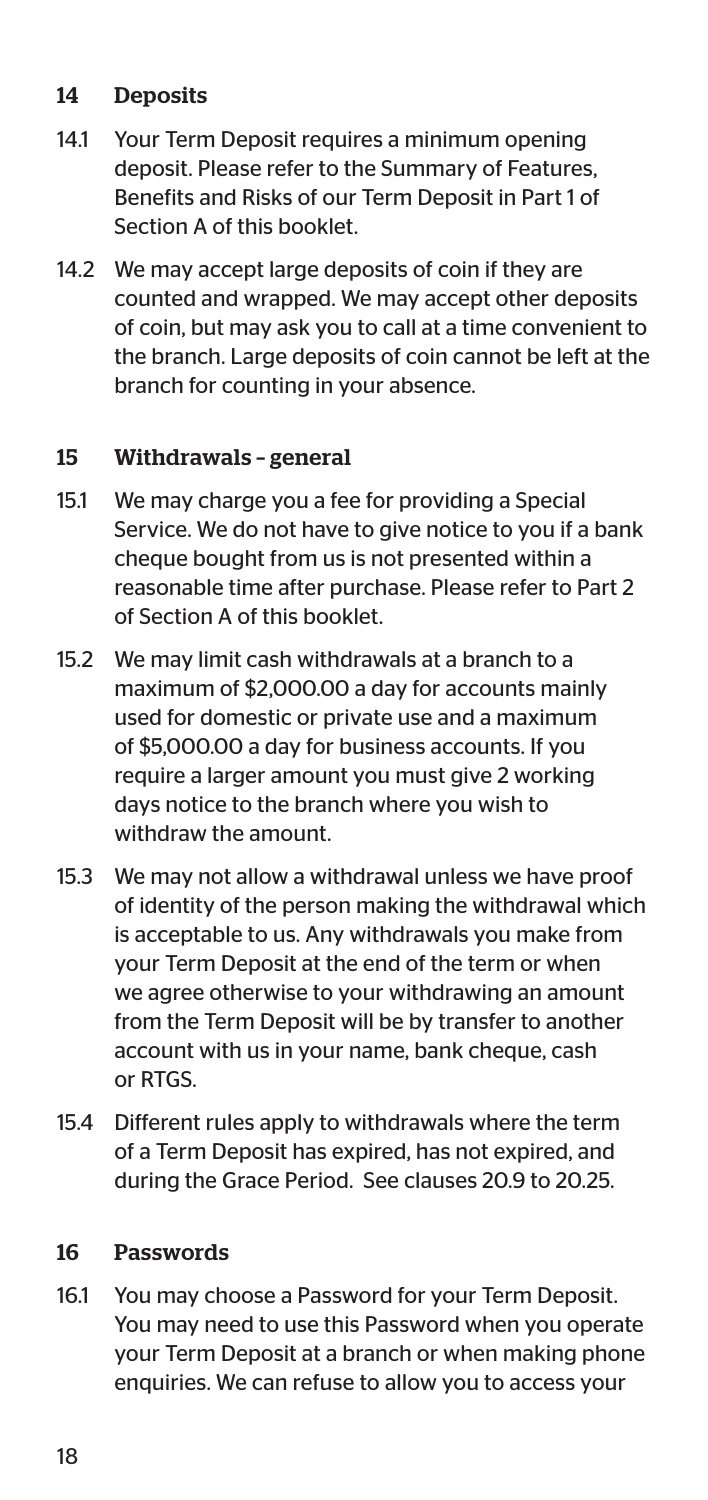Term Deposit if you cannot supply a Password. We strongly recommend that you select a Password that you can remember without needing to make a written record of it or anything which reminds you of it.

- 16.2 The security of your Password is very important you must not disclose your Password to any other person or record it in any manner that would indicate to any other person that it is your Password.
- 16.3 If you require a memory aid to recall your Password you may make such a record provided the record is reasonably disguised. However, we do not consider that the following examples provide a reasonable disguise, and you agree:
	- (a) not to record your disguised Password;
	- (b) not to describe your disguised record as a "Password record" or similar;
	- (c) not to disguise your Password using alphabetical characters or numbers: A=1, B=2, C=3, etc;
	- (d) not to select or disguise your Password using any of the following combinations (or parts of them):
		- (i) dates of birth;
		- (ii) family members' names;
	- (e) not to store your Password in any low security electronic device of any kind, such as (but not limited to):
		- (i) calculators;
		- (ii) personal computers;
		- (iii) electronic organisers.

 There may be other forms of disguise which may also be unsuitable because of the ease of another person discerning your Password. You must exercise extreme care if you decide to record a memory aid for your Password.

16.4 You must tell us as soon as possible if you become aware of the loss, theft or misuse of your Password or a record of the Password, or if you suspect that the Password has become known to another person. You may notify us by telephoning our 24-hour hotline on the outside of the back cover of this booklet. You will need to give us all relevant information you may have. You must confirm in writing any notice you give us by telephone.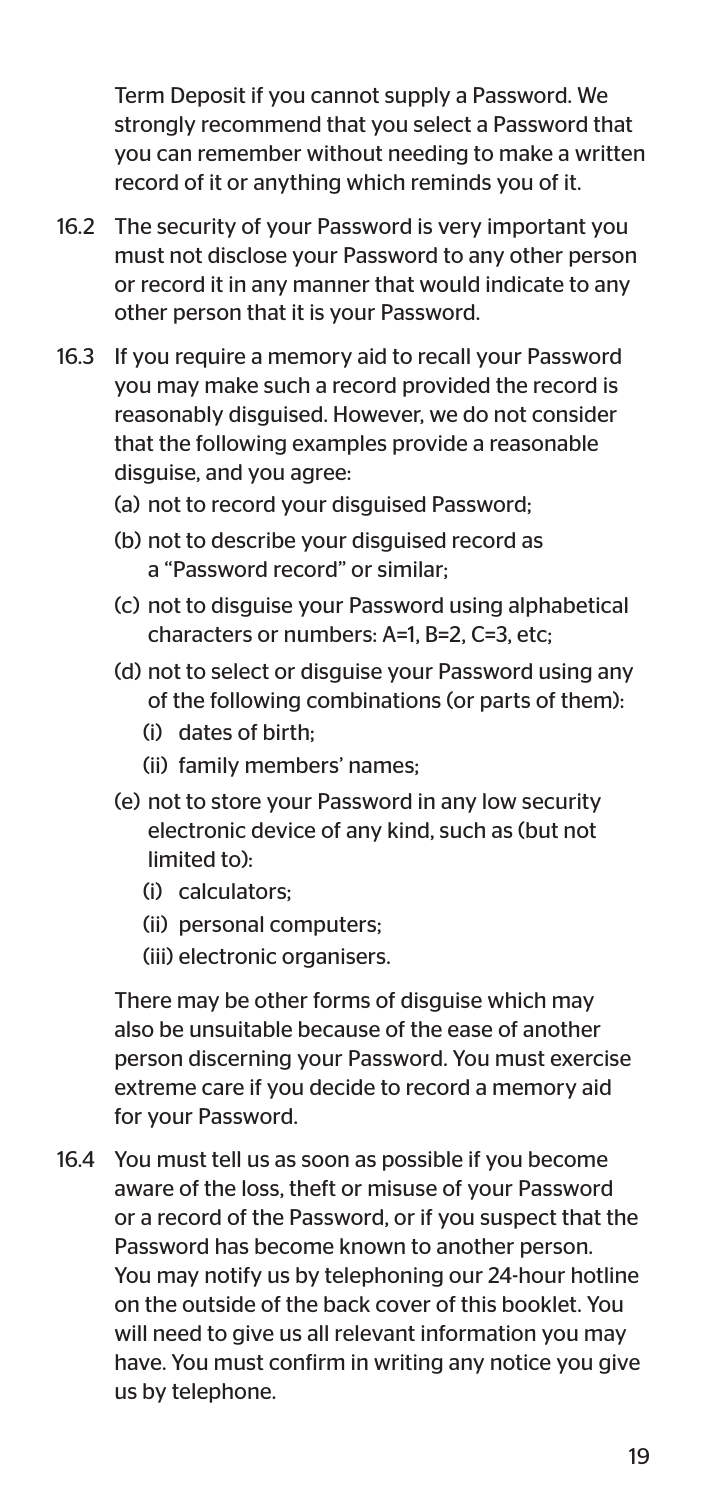- 16.5 If you are unable to report to us because our facilities are unavailable, you must tell us within a reasonable time after our facilities become available again.
- 16.6 If your Term Deposit is only used for business purposes, you may wish to give your Password to other people (such as an authorised employee) so they can make enquiries about your Term Deposit. However, you should be careful not to let an unauthorised person know the Password. Anyone who knows your Password can have access to your Term Deposit (for example, to order cheques if they become available on the account or to make phone enquiries). You should keep a record of who knows the Password and change the Password if the need arises (for example, if any employee who knows the Password leaves the business).

#### 17 Account combination

- 17.1 At the end of the fixed term on your Term Deposit, you acknowledge our right at law any time without notice to you to set off or combine any of the balance of your Term Deposit with the balance of another of the accounts you hold with us, unless:
	- (a) the accounts are not held by the same person or persons; or
	- (b) we know that the accounts are held in different capacities (e.g. one is held by you as a trustee); or
	- (c) doing this would breach the Code of Operation for Centrelink Direct Credit Payments.
- 17.2 We will give you notice promptly after we combine your accounts. We need not give any advance notice.

#### 18 Joint Term Deposit

- 18.1 The credit balance of a joint Term Deposit is held jointly by all Term Deposit holders. This means that each Term Deposit holder has the right to all of the balance, jointly with the other Term Deposit holders.
- 18.2 If a joint Term Deposit holder dies, the remaining account holder holds the credit balance and if there is more than one, those remaining Term Deposit holders hold the credit balance jointly.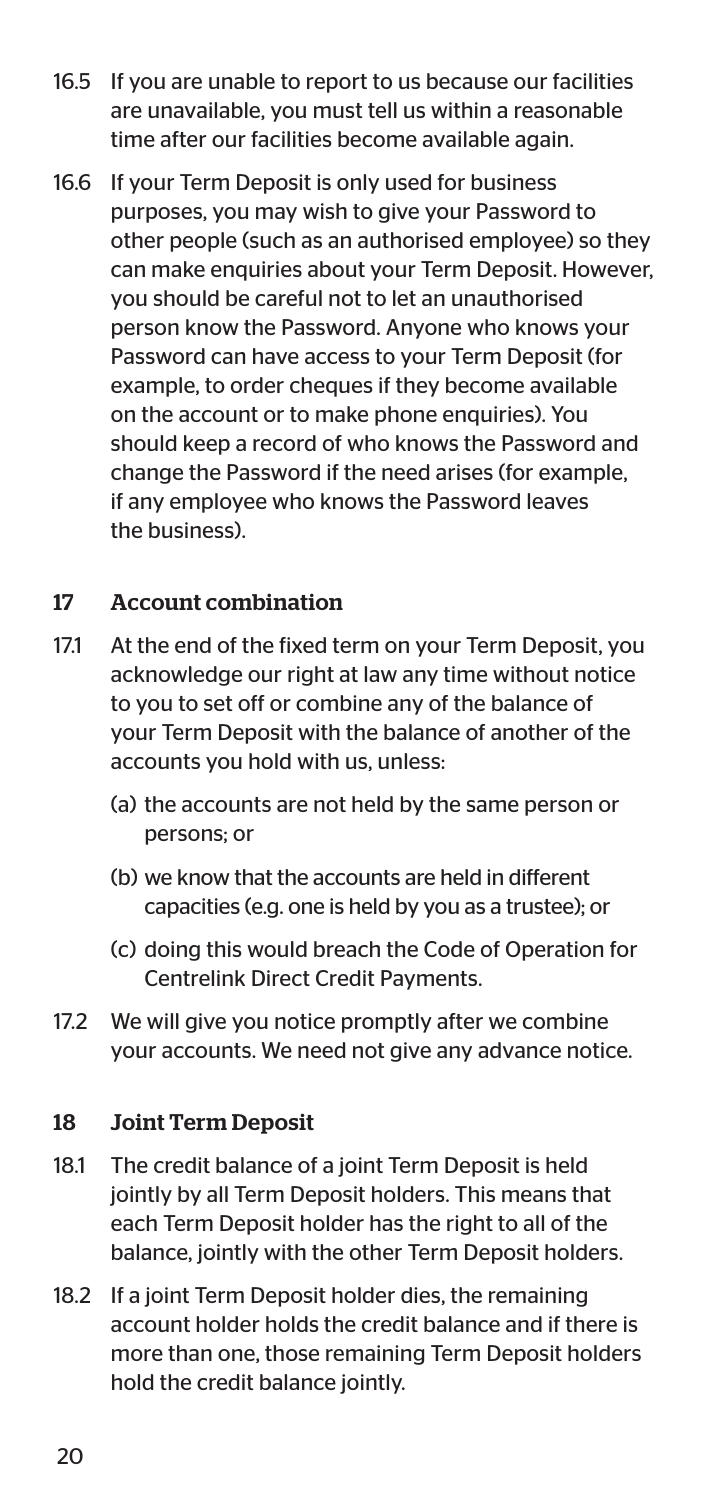- 18.3 The joint Term Deposit holders must sign an authority. in the form we require, to tell us the method by which they permit operations on the joint Term Deposit. Any joint Term Deposit holder may ask us in writing to permit operations on the joint Term Deposit only if all joint Term Deposit holders sign. Also, if we are made aware of any dispute on a joint Term Deposit, we may decide to only permit operations on the Term Deposit if all joint Term Deposit holders sign.
- 18.4 We may accept a cheque to open a joint Term Deposit which is payable to any one or more of the joint account holders or partners of a partnership.

#### 19 Authority to Operate

- 19.1 You may nominate a person to operate on your Term Deposit by completing an "Authority to Operate" form or Term Deposit application, available at any of our Corporate Business Bank branches.
- 19.2 By signing an Authority to Operate or Term Deposit application, you instruct us to allow a person to be authorised to operate on your Term Deposit and to conduct any transactions on the Term Deposit that you could, including making withdrawals.
- 19.3 An Authority to Operate or Term Deposit application will remain in force until we receive written notice of cancellation or written notice of the death of the person granting the authority and that written notice has been processed by us (this may take up to two Business Days). Notice of cancellation must be signed by all surviving Term Deposit holders. We may require a new Authority to Operate before we allow further operation on your Term Deposit.
- 19.4 If there is a dispute notified to us about an Authority to Operate or the owner or owners of a Term Deposit, we may refuse to allow operation on your Term Deposit until all parties concerned have signed the necessary authority.
- 19.5 We will not allow a person to operate on your Term Deposit until his or her identity has been verified in accordance with our procedures.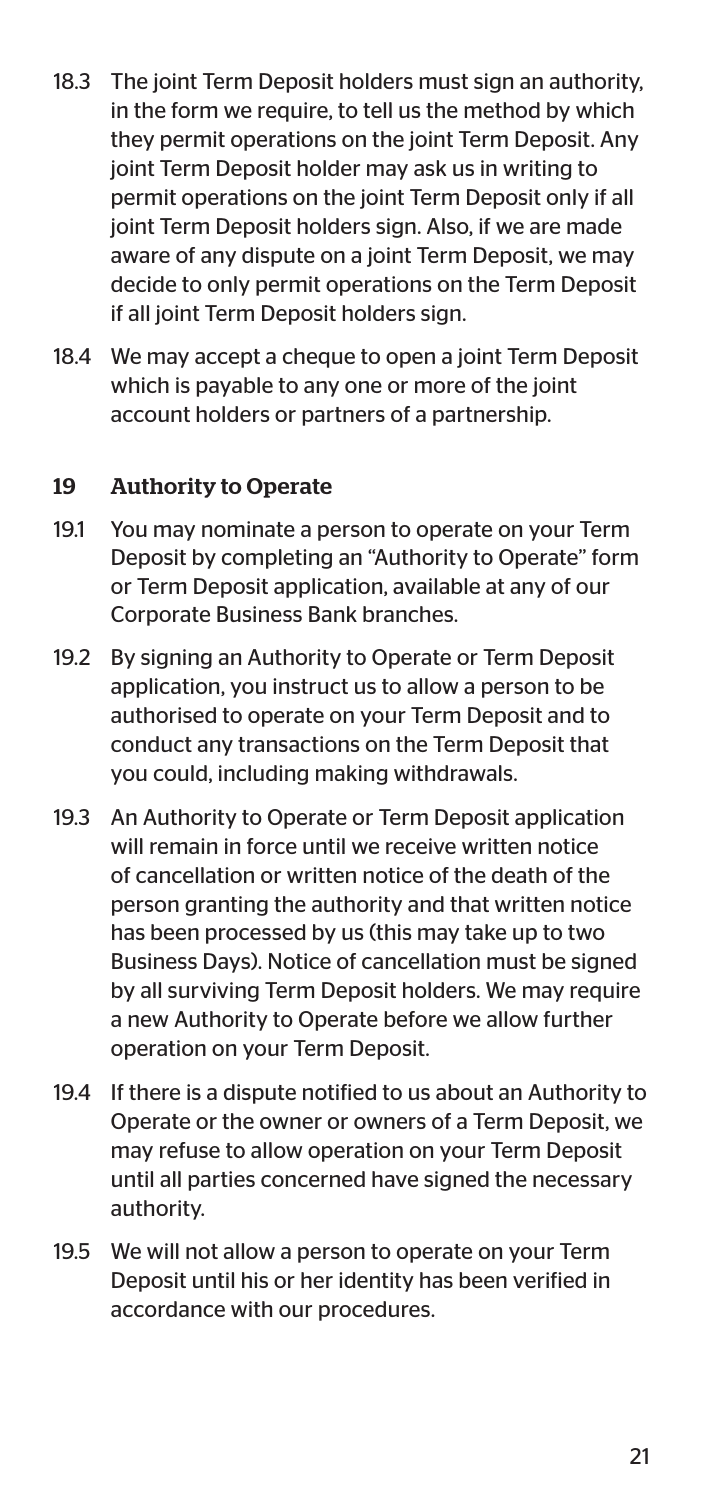- 19.6 We are not liable for any loss or damage caused to you by persons authorised to operate on your Term Deposit, except where it arises from fraudulent conduct by our employee or if we are liable under a statute or the Code of Banking Practice.
- 19.7 You consent to us giving any person authorised to operate on your Term Deposit information about the account.

#### 20 Term Deposit description

- 20.1 A Term Deposit is a deposit where you agree to leave your funds with us for a fixed term. This means you cannot withdraw the deposit at any time but only when the term has ended, unless we agree.
- 20.2 With a Term Deposit you have a choice of terms from one month to five years. You may only choose the length of the term of your Term Deposit when:
	- (a) you open the Term Deposit; and
	- (b) you reinvest the Term Deposit.
- 20.3 We notify you before we reinvest your funds.
- 20.4 You cannot assign your Term Deposit.
- 20.5 The interest rate on a Term Deposit will not change during the term of the deposit, unless agreed between you and us, or unless we agree that you can redeem all or part of the deposit before the maturity date. The interest rate depends on the size of the balance, the term of the deposit and how often you want the interest paid. If we quote you an interest rate, the rate may be different if the deposit is not made on the same day.

#### *Interest*

- 20.6 Interest will be paid on maturity or at those times agreed between you and us, depending on how much you invest and for how long. For details of interest payment options and rates please see the Interest Rate Brochure.
- 20.7 If interest due and payable by us to you in respect of a Term Deposit is to be: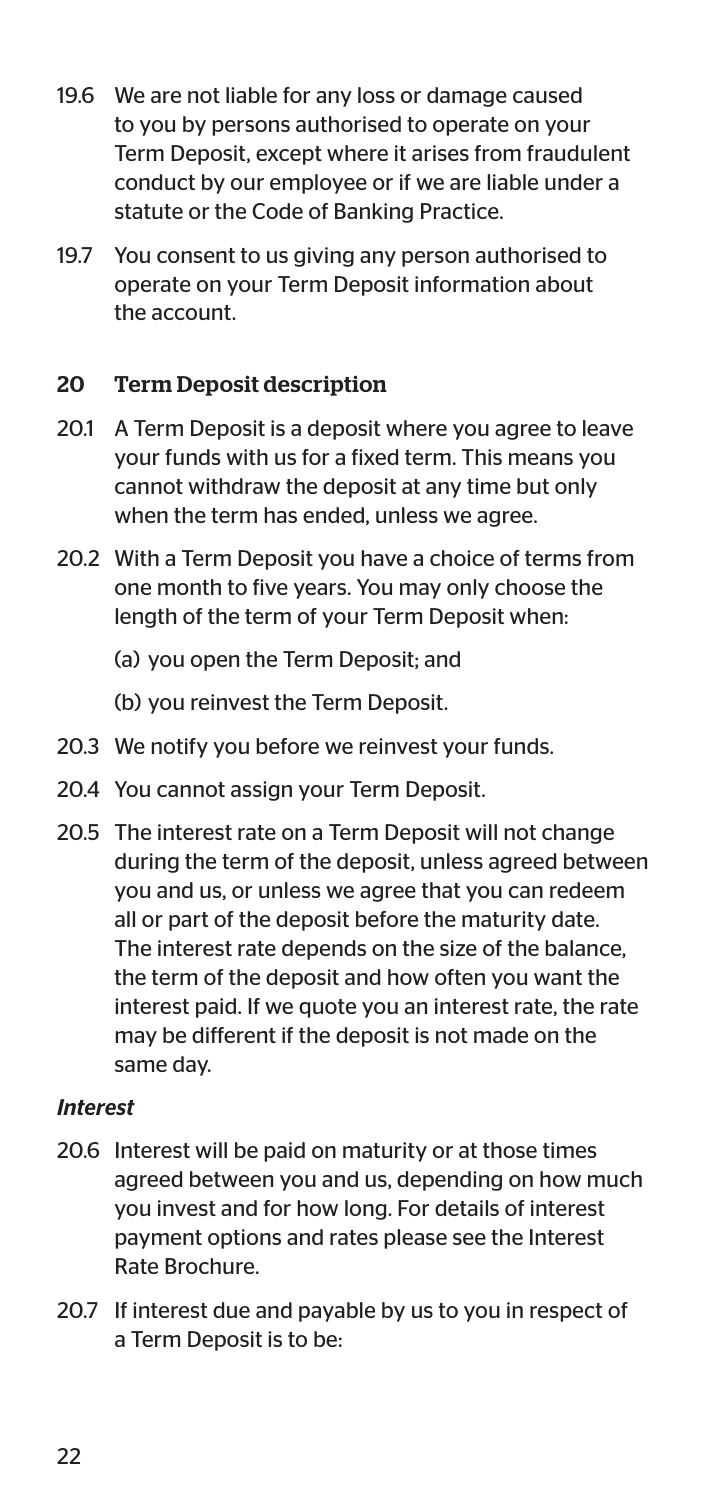- (a) paid into an at-call account or a nominated account which is held with us ("Designated Account"); or
- (b) reinvested at maturity; or
- (c) paid by cheque;

 our liability to you on account of that interest is not discharged until the interest has been (as the case may be):

- (1) credited to the Designated Account; or
- (2) credited to a new investment with us; or
- (3) in the case of payment by cheque, credited to our Fixed Term cheques issued general ledger account.
- 20.8 We may credit or debit the interest payable on your Term Deposit to the account or other accounts in our records before we discharge our liability to pay interest under clause 20.7.

#### *Renewing your Term Deposit*

- 20.9 You can renew your Term Deposit:
	- (a) for the same length of time or a different one; or
	- (b) for the same amount or for an increased amount or for part of the previous amount, if you want to renew it.
- 20.10 If you want any part reinvested it must be at least for the minimum amount required by us depending on the investment option you chose.
- 20.11 On renewal of a Term Deposit the interest is changed to the rate current as at the maturity date of your maturing Term Deposit for new investments of the amount deposited for the term of the Term Deposit. When you renew a Term Deposit, the terms and conditions that apply to your renewed Term Deposit will be the terms and conditions which are current at the time of renewal. Those terms and conditions may differ from these Terms and Conditions. If a Term Deposit is opened or renewed after 1 August 2014, 31 days notice must usually be given, from 1 January 2015, to close the Term Deposit account before its maturity date. This is explained in clause 20.16 to 20.25.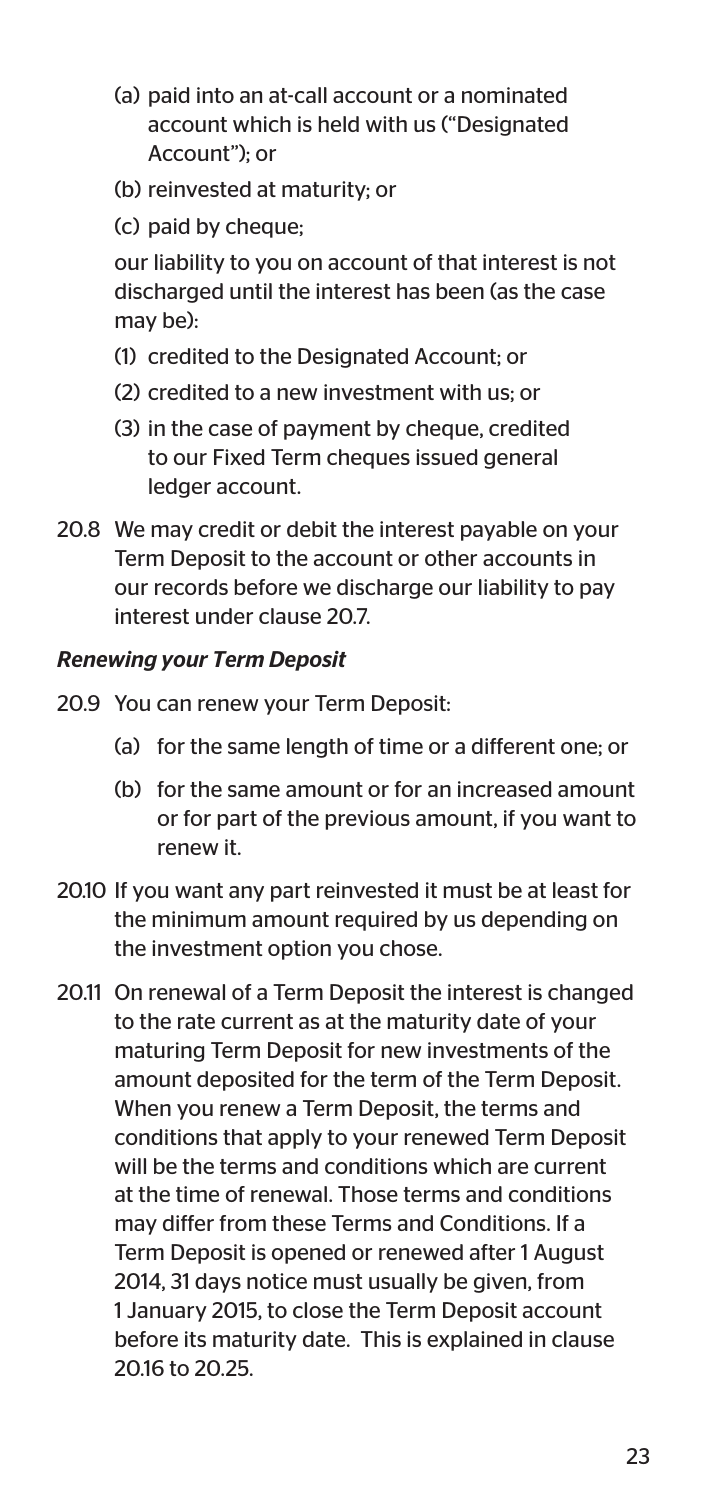- 20.12 You must tell us what you want to do with your Term Deposit within 14 days after the end of the term of your Term Deposit (Grace Period). If you do not, we reinvest your funds automatically for the same term as your maturing Term Deposit, at the rate of interest set in accordance with clause 20.11.
- 20.13 On renewal, if you increase the amount of your Term Deposit during the Grace Period, interest on the amount by which your Term Deposit has increased will be paid from the date of the increase at the rate of interest current as at the maturity date of your original Term Deposit for new investments of that type and for the total amount deposited for the term of the Term Deposit.

#### *Withdrawing at the end of the term*

- 20.14 If you tell us you want to withdraw, we will pay you the amount of the withdrawal by paying it into an at-call account with us that you nominated, or by giving you a cheque or cash within the limits set out in clause 15.2 or by other means agreed to by us (whichever you choose). If your Term Deposit matures on a day that is not a Business Day, we may transfer the funds you wish to withdraw from the maturing Term Deposit on the next Business Day. If we transfer the funds you wish to withdraw on that next Business Day, we pay interest on the amount you withdraw between the maturity date and the day before the next Business Day at the interest rate that would have applied if your Term Deposit had been renewed automatically under clauses 20.11 and 20.12.
- 20.15 If we receive your withdrawal instructions during the Grace Period, interest for that period will be paid at the interest rate that would have applied if your Term Deposit had been renewed automatically under clauses 20.11 and 20.12. Clauses 20.16 to 20.25 do not apply to a withdrawal during the Grace Period.

#### *Withdrawals during a fixed interest rate period*

20.16 Except as permitted under clause 20.15, for Term Deposits opened or renewed after 1 August 2014, you can only withdraw during a term if we agree under clause 20.23, and only by closing the Term Deposit account.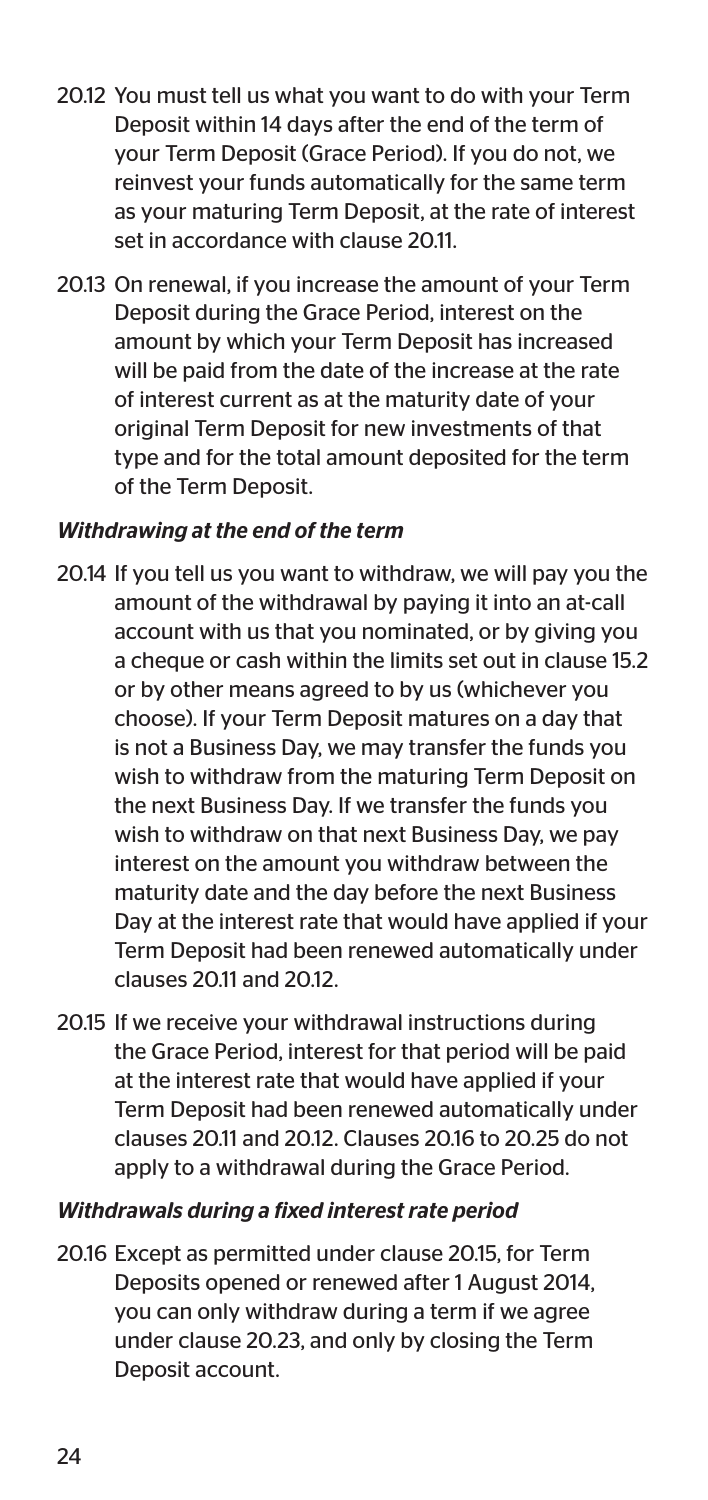- 20.17 For Accounts opened and renewed on or after 1 August 2014, from 1 January 2015, you must provide us with at least 31 days' notice to close your Account prior to maturity, unless hardship applies as defined by Bank of Melbourne. If you have less than 31 days remaining of your term, the earliest you can access funds is after maturity, unless hardship applies as defined by Bank of Melbourne.
- 20.18 The 31 day Notice Period starts on the day (Sydney time) that you give us notice by visiting any branch during opening hours, or calling our Customer Contact Centre on 133 800. The balance of your Term Deposit will be repaid on day 32 (if that day is a Business Day, otherwise the next Business Day).
- 20.19 The Notice Period applies to all Term Deposits unless you can show that you need access to the Account balance earlier due to hardship. If you need earlier access to the Term Deposit balance because of a hardship situation, you will need to provide details to the telephone banking staff who can assess whether your case qualifies for an earlier disbursement under our hardship policy. If you qualify for early disbursement due to hardship, the early closure still means that the interest you receive will be reduced under clause 20.23.
- 20.20 When you give notice, you should give us instructions on how the funds should be disbursed. You can complete a notice of withdrawal/account closure form at the branch if you give us notice at a branch. Alternatively, you can give us notice by telephone and we will record your instructions.
- 20.21 Up until 5.00 pm (Sydney time) on the Business day before the Term Deposit account is to be closed you can cancel or change your instructions by giving us a replacement notice of withdrawal/account closure form. If you cancel the Notice Period, your Term Deposit balance will continue in the same Term Deposit until the end of the term without any interest adjustment, unless you start another Notice Period by asking again to close the Term Deposit account.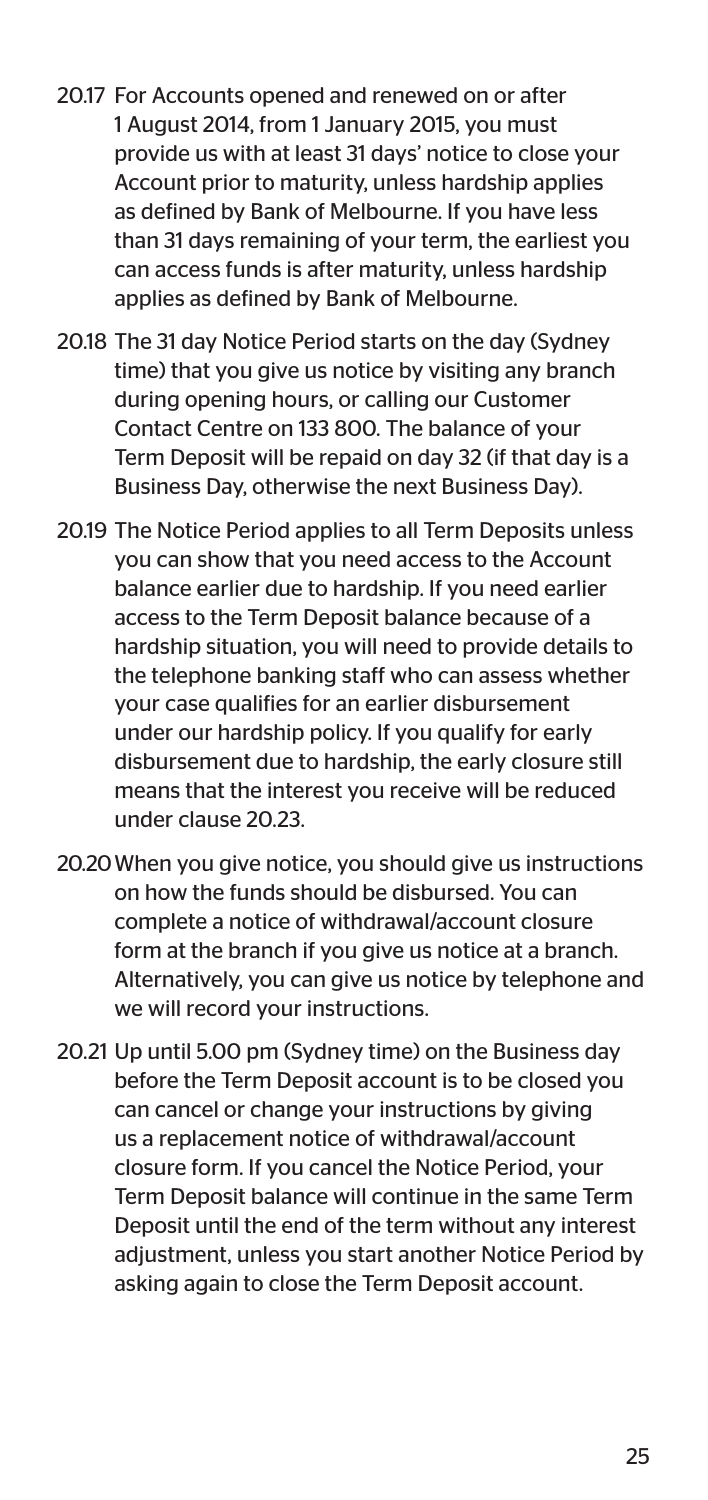- 20.22 If you do not provide a different instruction about repayment of the Term Deposit in the notice of withdrawal/account closure form, we will attempt to contact you to arrange collection of your funds. If no contact is made, we will send a bank cheque for the principal and interest (less the bank cheque fee) to the address that you have most recently advised to us."
- 20.23 We do not have to repay your Term Deposit before the term has ended. If we do, interest may be paid at a reduced rate from the date of opening your Term Deposit to the day prior to withdrawal. This means that, depending on when a withdrawal is made, the interest generated on your Term Deposit may be recalculated for the part of the fixed interest rate term until the funds were withdrawn. Please refer to the Interest Rate Brochure for more information.
- 20.24 If we agree to you withdrawing the whole Term Deposit balance before the term has ended, the recalculation may apply to the total balance in the Term Deposit for that period.
- 20.25 If interest has already been paid to you and interest is recalculated under this clause 20.18, the difference between the interest already paid and the amount of recalculated interest may be deducted first from accrued interest and then from the principal at the time of the withdrawal.

#### 21. Australian Government Financial Claims Scheme

You may be entitled to payment under the Australian

 Government's Financial Claims Scheme. Payments under the Financial Claims Scheme are subject to a limit for each depositor.

 Information about the Financial Claims Scheme can be obtained from the APRA website at http://www.apra.gov.au or by calling the APRA hotline on 1300 55 88 49.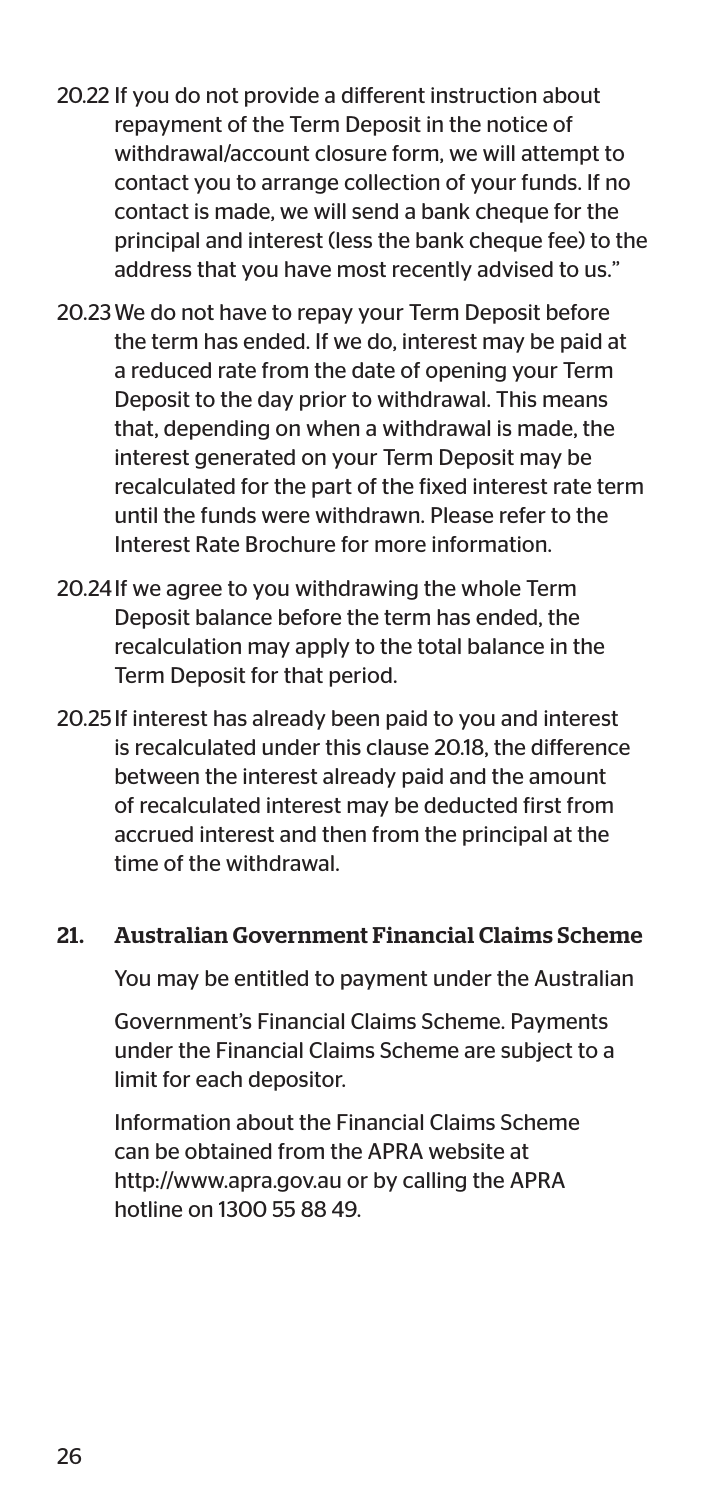#### Anti-Money Laundering and Counter-Terrorism Financing Obligations

Please be advised that in order for us to meet our regulatory and compliance obligations we will be increasing the levels of control and monitoring we perform.

You should be aware that:

- transactions may be delayed, blocked, frozen or refused where we have reasonable grounds to believe that they breach Australian law or sanctions (or the law or sanctions of any other country). Where transactions are delayed, blocked, frozen or refused we and our correspondents are not liable for any loss you suffer (including consequential loss) howsoever caused in connection with any deposit product;
- we may from time to time require additional information from you to assist us in the above compliance process; and
- where legally obliged to do so, we will disclose the information gathered to regulatory and/or law enforcement agencies, other banks, other members of the Westpac Group, service providers or to other third parties.

You provide us the following undertakings and indemnify us against any potential losses arising from any breach by you of such undertakings:

- (a) you will not initiate, engage in or effect a transaction that may be in breach of Australian law or sanctions (or the law or sanctions of any other country); and
- (b) the underlying activity for which any deposit product is being provided does not breach any Australian law or sanctions (or the law or sanctions of any other country).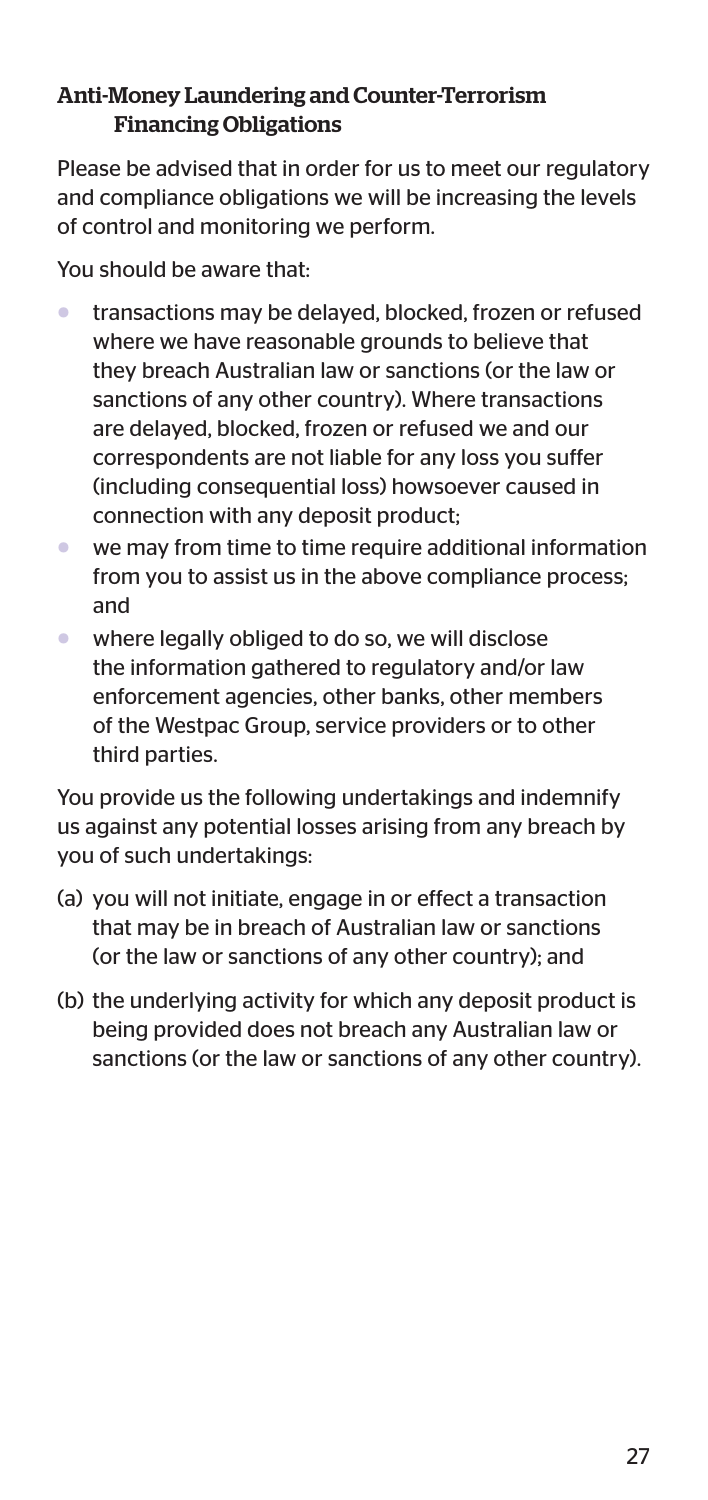# Section D – General Descriptive Information

#### General Descriptive Information

The following general descriptive information is for the guidance of our customers. It is not a complete statement of the matters it deals with. Some aspects of the law that it covers are not settled. You should seek advice if you have any query on these matters. Also, we can make available to you general information about our account opening procedures, cheque clearing, bank cheques and complaint handling procedures.

#### Read the Terms and Conditions

We recommend that you read these terms and conditions and the Interest Rates Brochure before you enter into the relevant contract with us.

#### Tax File Numbers

#### *What is a TFN?*

A tax file number (TFN) is a number issued by the Australian Taxation Office for a taxpayer. It appears on your tax assessment notice.

#### *How do you get one?*

If you do not have a TFN, you can apply for one at the Australian Taxation Office.

#### *Quoting your TFN*

When you open a Term Deposit with us, you may quote us your TFN for that investment.

If you choose not to quote your TFN for that account, then unless you are exempt, tax law requires us to take out an amount for tax at the maximum personal marginal tax rate plus Medicare levy rate from any interest income on the account.

We will notify you of the amount that we take out at the same time that we notify you of any interest paid.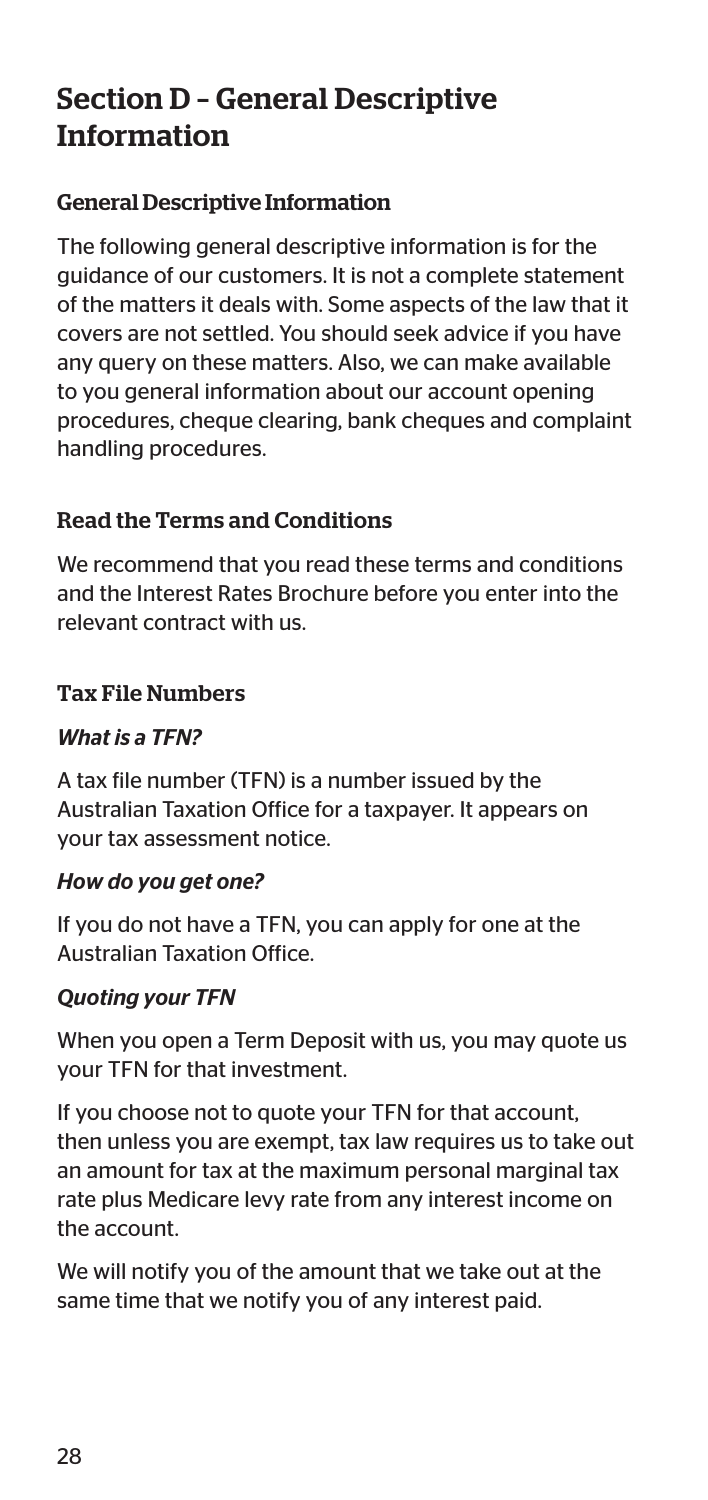#### *Exemptions*

In some cases we do not have to take out tax. Contact the Australian Taxation Office for more information. If you are in an exempt category of persons, you should notify us to avoid tax being taken out of your account.

#### *Joint Accounts*

If there is a joint investment by 2 or more persons, each person will only be taken to have quoted if at least 2 of them have either quoted their TFN or are exempt. If at least 2 of them have TFNs, each person will only be taken to have quoted if at least 2 TFNs are quoted.

#### *Partnerships*

If the partnership has its own TFN, use this when quoting a TFN. If there is no partnership TFN, follow the rules for joint accounts.

#### *Trust Accounts*

If you are a trustee and have a trust TFN, use the trust TFN when quoting a TFN. If you do not have one, use your own TFN.

#### *Accounts held for children*

If you are an adult holding an account for a child, you are a trustee. Follow the rules for trust accounts.

#### *How to quote your TFN*

If you want to quote your TFN or notify us that you are exempt, forms are available at any branch.

#### *Combinations and Set-Off*

We can combine or set-off the balance of two or more of your accounts, even if the accounts are at different branches. This may happen when one of your accounts is overdrawn or is in debit. We will not combine or set-off your accounts if:

- (a) the accounts are not held by the same person or persons; or
- (b) we know that the accounts are held in different capacities (e.g. one is held by you as a trustee).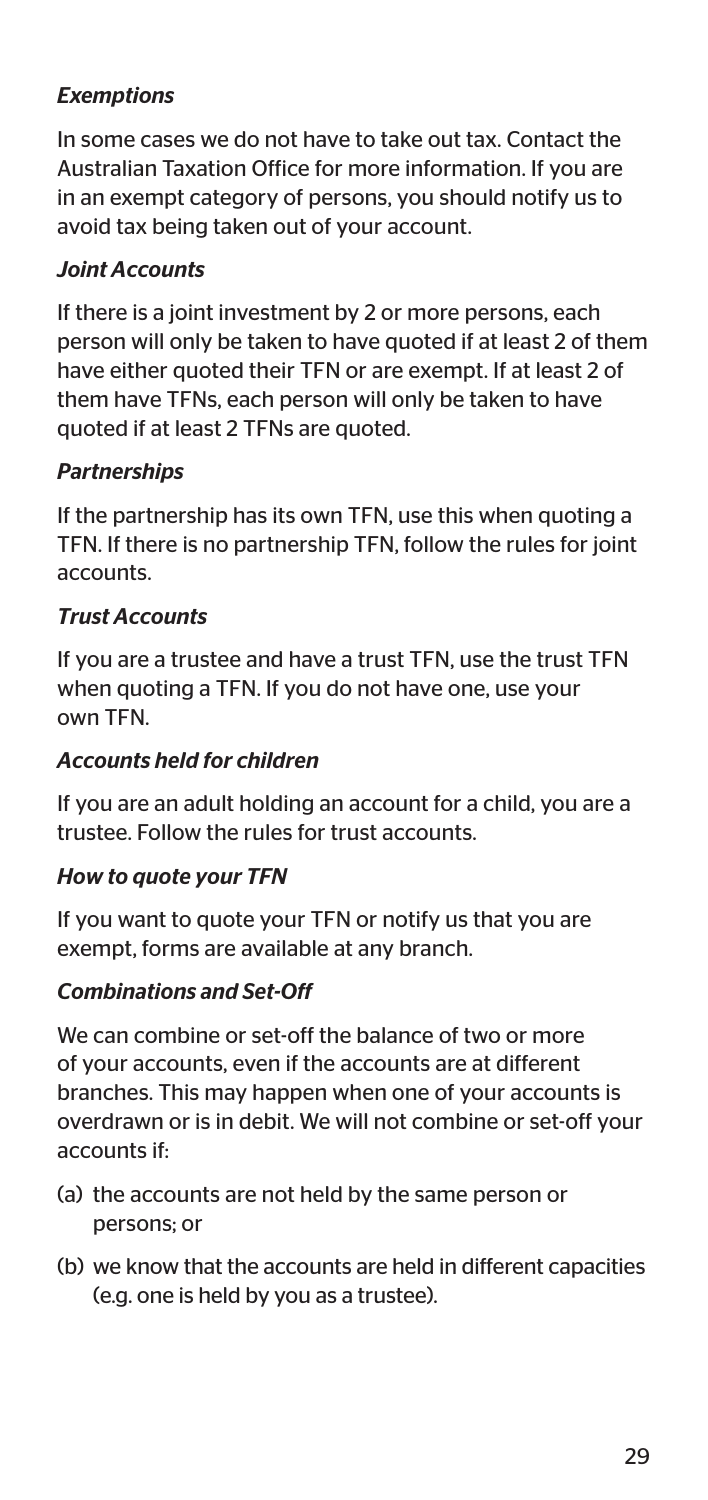#### *If you are in Financial Difficulties*

If you owe us money, we recommend that you tell us promptly if you are in financial difficulty.

#### *Joint Accounts*

If you have a joint account with another person or persons, you will each be liable equally for any amount due to us on the account, unless the contract with us states otherwise. Usually the contract will state that your liability is both joint and several. This means we can sue all of you or any one of you for the whole of the amount owing.

If you die or become bankrupt, your estate will be liable to the same extent as you were. If you die and there is a credit balance on an account you hold jointly with others, the money does not go to your estate (and so to the beneficiaries under your will) but to the other joint account holders.

It will be up to you and the other joint account holders to say how many of you must sign in order to operate the account. For example, you might arrange with us that each of you has to sign a cheque drawn on the joint account. Alternatively, you might arrange that only one of you needs to sign. This arrangement will be part of your contract with us and may be altered at the request of yourself and the other joint account holders.

However, we will normally treat all authorities for operating the joint account as cancelled once we know of your death and certain conditions have been met or of your bankruptcy.

Also, regardless of any authorities to operate, any party to a joint account can require us to operate the account only on the signature of all parties. This might be done if there is a dispute between the joint account holders.

#### *Financial Institution cheques*

The term "Financial Institution cheque" (which includes a bank cheque) describes a cheque which is to be paid by the Financial Institution itself, rather than from a customer's account.

Financial Institution cheques are generally treated by the law in the same manner as ordinary cheques. Although many people regard Financial Institution cheques as cash, you should be aware that in some cases a Financial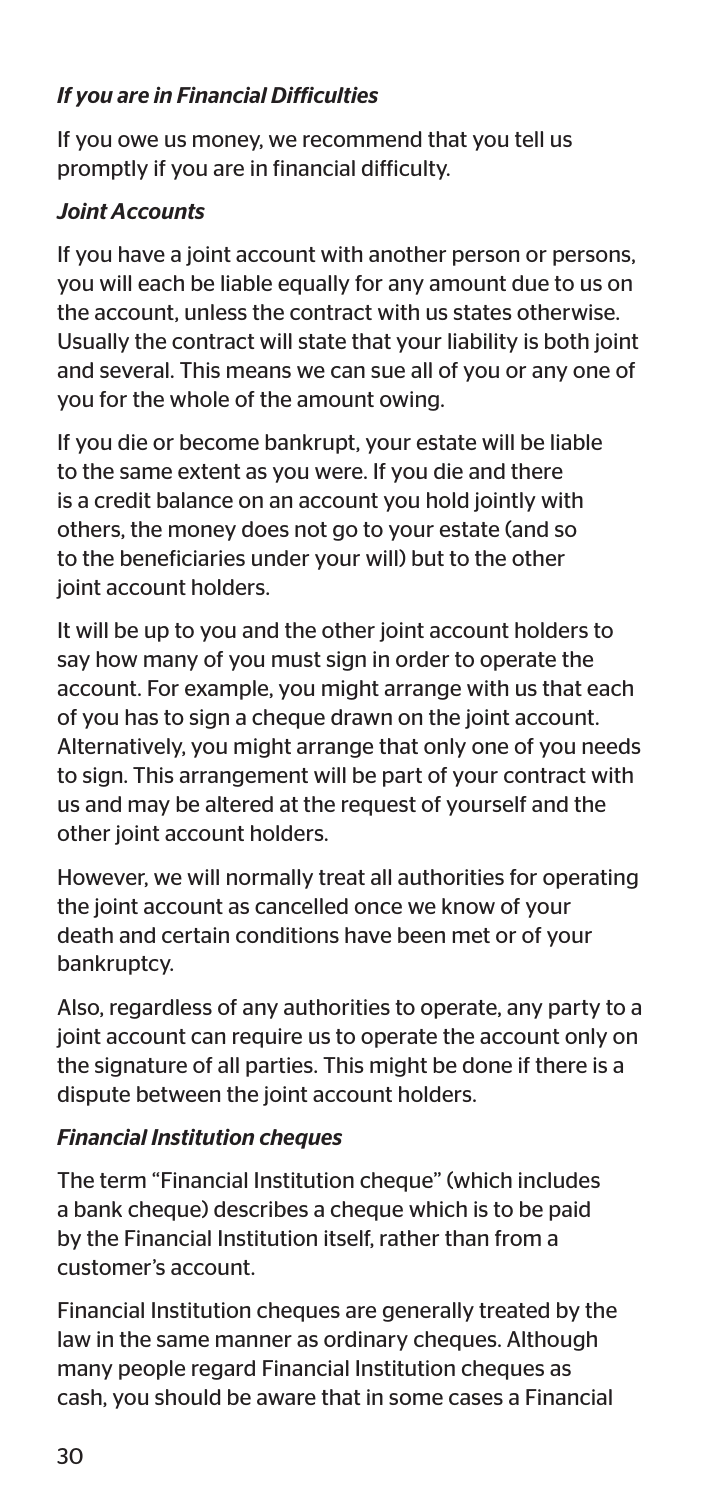Institution cheque may not be paid by the Financial Institution that issues it.

To clarify the position, the banks who are members of the Australian Bankers' Association (including us) have adopted the following policy in relation to bank cheques.

- (a) Forged or unauthorised bank cheques if the signature of an officer of a bank is forged or placed on a bank cheque without the bank's authority, the bank is not legally liable for it.
- (b) Bank cheque materially altered a bank will dishonour a bank cheque which has been fraudulently and materially altered. A bank will co-operate with any holder of a cheque, or a person who is about to receive it, who may want to verify that the cheque is a valid bank cheque.
- (c) Bank cheque reported stolen or lost where a bank is told that a bank cheque is lost or stolen and is satisfied that this is the case, the bank will not honour it if it is presented for payment by a person who has no right to it. The bank may provide a replacement bank cheque for a fee.
- (d) Court order restraining payment a bank must observe an order of a court restraining the bank from paying its bank cheque which is presented for payment while the order is in force.
- (e) Failure of consideration for the issue of bank cheque – where a bank has not received payment for issuing a bank cheque to a customer (e.g. the customer's cheque to the bank in payment for the bank cheque is dishonoured), the bank will refuse to pay the bank cheque only if the person presenting the bank cheque for payment:
	- (i) has not given the value for it (e.g. the bank cheque is stolen); or
	- (ii) has given value for it but at the time of doing so he or she knows the bank had not been paid for the bank cheque (e.g. that the cheque in favour of the bank had been dishonoured).